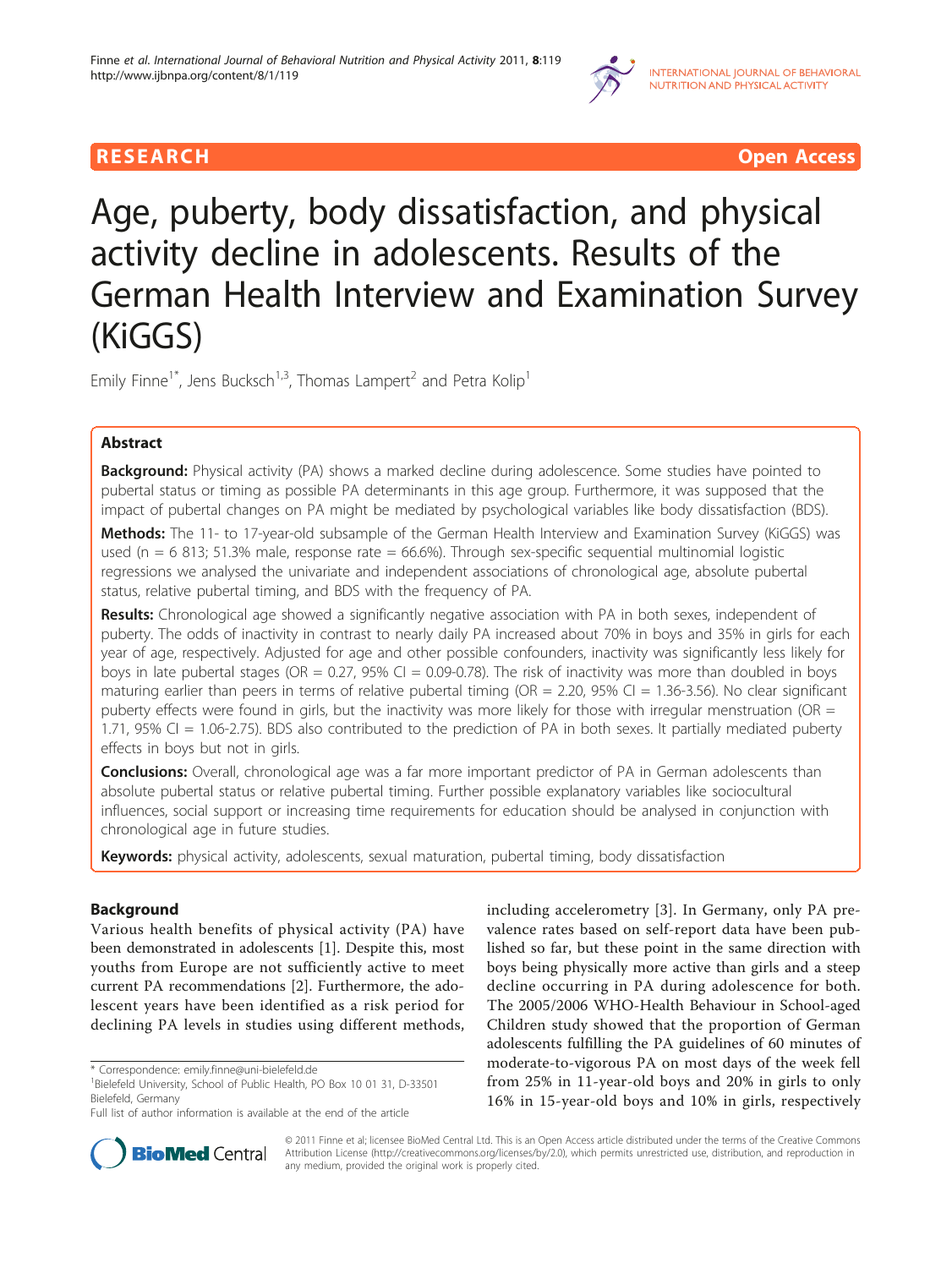[[4](#page-12-0)]. In addition, the percentage of girls and boys who reported daily exercise in the German Health Interview and Examination Survey for children and adolescents (KiGGS) fell from 27.6% in girls and 34.9% in boys at the age of 11 to 11.2% and 18.4% at the age of 17, respectively [\[5](#page-12-0)].

Understanding factors responsible for the PA decline in adolescence is crucial for the promotion of PA. Most studies have only described the PA decline during adolescence in terms of chronological age whilst neglecting pubertal maturation. However, puberty is a major life event accompanied by simultaneous rapid changes with respect to biology, physical appearance, social and psychological capabilities [[6\]](#page-12-0). These changes are often associated with health risk behaviours, psychosomatic syndromes and may also be highly relevant to PA behaviour [[7-9\]](#page-12-0). However, compared to other health behaviours only a small number of studies have been conducted on this issue.

In girls a negative influence of the degree of pubertal maturation on PA is to be expected. First of all, girls' increase in body fat is not matched by an increase in lean body mass, whereas in boys there is an increase in muscle mass during puberty with the result of a performance advantage in different kinds of sports. Second, the storage of fat in certain body parts of girls (e.g. hips, thighs, buttocks) results in a deviation from the current western female beauty ideal [[10](#page-12-0),[11\]](#page-12-0). Boys, in general, tend to approximate an athletic male ideal, but the social pressure to reach this ideal seems to be increasing, too. Bodily changes may impact psychological outcomes in terms of body dissatisfaction (BDS) in adolescents of both sexes [\[12-14](#page-12-0)]. Concurrently, physical self-perceptions are one of the key correlates of PA, especially for girls [\[15\]](#page-12-0). Several hypotheses and studies also point to the importance of the timing of puberty (relative to same-aged peers), instead of absolute state of pubertal maturation for the choice of health behaviours and for body image [e.g. [[9,16\]](#page-12-0)] with partially different implications for boys and girls [[9,10,17](#page-12-0)].

Studies which examined the association between puberty and PA revealed inconsistencies. Some studies found PA levels varying with absolute pubertal status [[7](#page-12-0),[18,19\]](#page-12-0) or with pubertal timing in relation to sameaged peers [[16,20\]](#page-12-0), sometimes with different effects in both sexes. Other studies could not find any association between puberty and PA [[21-24\]](#page-12-0).

In their longitudinal study Davison and colleagues [[25](#page-13-0)] found that a PA decline in early maturing girls was partially mediated by weight- and shape-related maturity fears, low self-worth, and depression. Another study highlighted an association between the deterioration of physical self-perceptions and the decrease of PA over 12 months in early adolescent girls, but maturation only had a limited influence on PA behaviour [[22](#page-12-0)]. These results point to the importance of psychological factors, like body image, as possible reactions to physical maturation that may foster the PA decline.

The aim of the present study was to shed further light on the complex relationships between chronological age, pubertal maturation, BDS, and PA using data of a largescale representative sample of German youths. According to the comments above our objectives were to examine

a) the associations between chronological age, absolute pubertal status, relative pubertal timing, and PA b) the role of BDS as a possible mediator.

We distinguish two concepts of pubertal development. With absolute pubertal status we refer to the stage of secondary sex characteristic development of boys or girls at a given time regardless of what is the average progress of sexual development at this age. In addition, we introduce pubertal timing as the extent of sexual maturation that a boy or girl has reached in relation to others of the same year of age. The latter refers to adolescents being relatively early, late or average ('on-time') maturing when compared to others of the same sex and age within our sample. Pubertal status does not imply this comparison, but refers to the absolute state of development (i.e. degree of pubertal hair growth or voice change independent of the average degree).

Due to sex-specific physiological changes occurring during puberty (i.e. increase in muscle mass in boys versus increase in fat mass in girls) we expected a negative association of pubertal development with PA in girls, while in boys a positive association was expected after controlling for chronological age. In terms of pubertal timing we expected negative effects in 'off-time' youths, especially in early maturing girls and late maturing boys, related to PA and BDS. We also expected lower PA levels for youths dissatisfied with their weight.

# Method

# Sample and procedures

Data from the German Health Interview and Examination Survey (KiGGS) were analysed.

On the whole, 17 641 boys and girls aged 0-17 years and their parents participated in the survey from May 2003 to May 2006. Aims and methodology of the survey are described in detail elsewhere [[26\]](#page-13-0).

In brief, a stratified multistage probability sample representative for this age group in Germany was obtained. In 167 local study centres, boys and girls and their parents separately filled in questionnaires covering a wide range of health related topics. In addition, all participants were physically examined and interviewed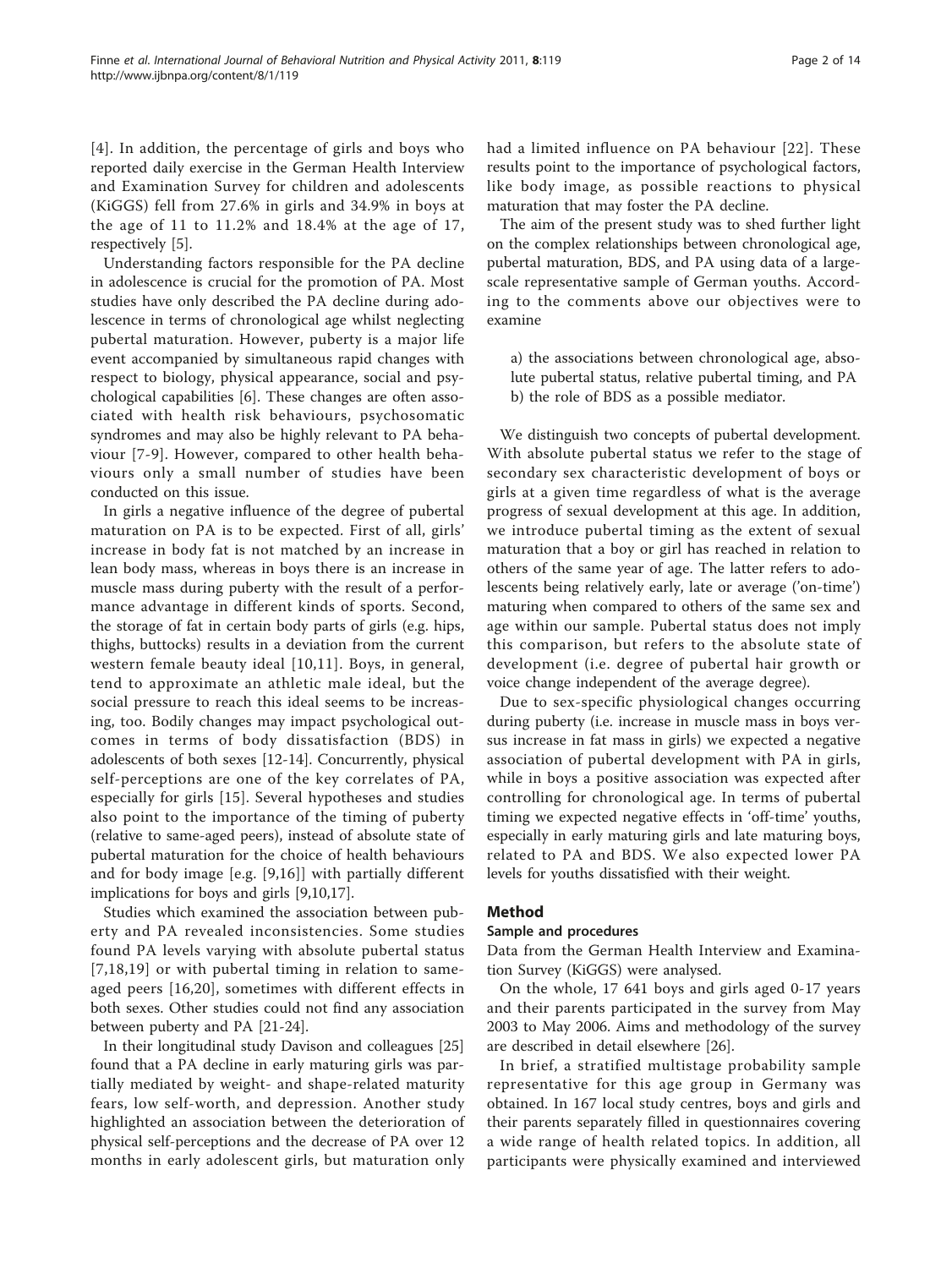by a study team led by a physician. The overall response rate was 66.6%. The present analyses are restricted to adolescents aged 11 to 17 years ( $n = 6813$ ; 51.3% male) for whom self-reported PA and pubertal status were assessed.

The study was approved by the ethics committee of the Medical University of Berlin and the Federal Office for the Protection of Data.

# Measures

# Physical activity (PA)

Boys and girls were asked how often they are physically active in their leisure time in such a way they sweat or breathe hard (e.g. by sports or bicycling). Possible answers were: "about every day", "about 3 to 5 times a week", "about once or twice a week", "about once or twice a month", or "never". Since the last two categories were rare (5.5% and 10.0%, respectively), they were combined for the main analyses. "About every day" served as reference group in the logistic regression models.

# Independent variables

Decimal chronological age was calculated from examination date and date of birth and was entered as continuous predictor of PA.

Absolute pubertal status was measured by self-assessment of pubic hair with the aid of drawings that represented the stages of pubic hair development [[27,28\]](#page-13-0). Boys and girls in stage 1 were classified as prepubescent, stage 2 and 3 as early/mid-puberty, and stage 4 to 6 as mature/advanced puberty. As further three-stage variables mutation (voice change) was included for boys (no change, unstable voice, deep voice) and menarche (menstruation at regular intervals, irregular or not yet) for girls. Both characteristics were assessed during interviews by the study physicians as part of the health examination [\[29](#page-13-0)]. For each of these variables the lowest developmental stage served as reference group within the analyses.

To classify adolescents' relative pubertal timing, stage of pubic hair development (1-6) and mutation/menarche (0, 1, 2) were summed up. The resulting score was classified into tertiles (late, average and early maturation) for each one-year age group, separately for boys and girls. For pubertal timing 'average' (the middle age-specific tertile) was taken as the reference category.

To assess body dissatisfaction (BDS), adolescents were asked whether they think of themselves as "much too thin", "slightly too thin", "exactly the right weight", "slightly too fat", or "much too fat". Since notably fewer boys and girls categorised themselves as "too thin" than "too fat", the first two categories were combined. For the logistic regression models "exactly right" served as the reference category for BDS.

# **Covariates**

Skinfold thickness (SFT) was determined by a Caliper (Holtain Ltd./UK) with a precision of 0.2 mm for the 0- 40 mm range. SFT was measured at two sites: triceps and subscapular. Percentage body fat was estimated from SFT using the equations by Slaughter [\[30\]](#page-13-0) and was treated as continuous covariate in the logistic regressions.

Socioeconomic status (SES) was determined using the so-called 'Winkler-index' developed for German health surveys [[31](#page-13-0)]. This multi-dimensional index considers parents' education, occupational status, and net household income and is separated into three groups (low, medium and high). The higher score of mother and father was used per household.

Children, whose parents both immigrated or were of non-German citizenship and those who immigrated themselves and also had at least one parent of non-German origin, were classified as children with a migrant background. All others were classified as 'without migrant background' [\[32](#page-13-0)].

Eastern Germany (former GDR), including Berlin, and Western Germany (former FRG) were differentiated as being two regions, since both were separate states with different political and educational systems before 1990.

# Statistical analyses

According to the sampling procedure, all analyses were conducted employing complex sample procedures in SPSS 15.0 [[33](#page-13-0)]. The sampling plan adjusted for deviations from representativity regarding age, sex, region, and nationality by weighting cases and adjusting standard errors to account for the clustering of the sample. Adjusted Chi-square statistics according to Rao and Scott [[34](#page-13-0)] were computed to test for significance of categorical data (comparison of frequency distributions and multinomial logistic regression models) and adjusted Wald F-tests were computed for the comparison of means [[35\]](#page-13-0). All statistics were computed separately for boys and girls.

# Exclusion of cases and missing values

The original sample consisted of 6 813 11 to 17-yearolds (51.3% male, weighted). We excluded 100 boys and 83 girls due to confirmed handicaps or pregnancies (3 girls), since for these adolescents other factors than the analysed variables might determine PA frequency.

A missing values analysis indicated that for the 6 630 remaining cases (51.3% male, weighted) the percentage of missing values fell well below 5% for each particular variable planned to be used in the regression models. However, up to 9.9% of cases had missing values on one or more of the analysed variables.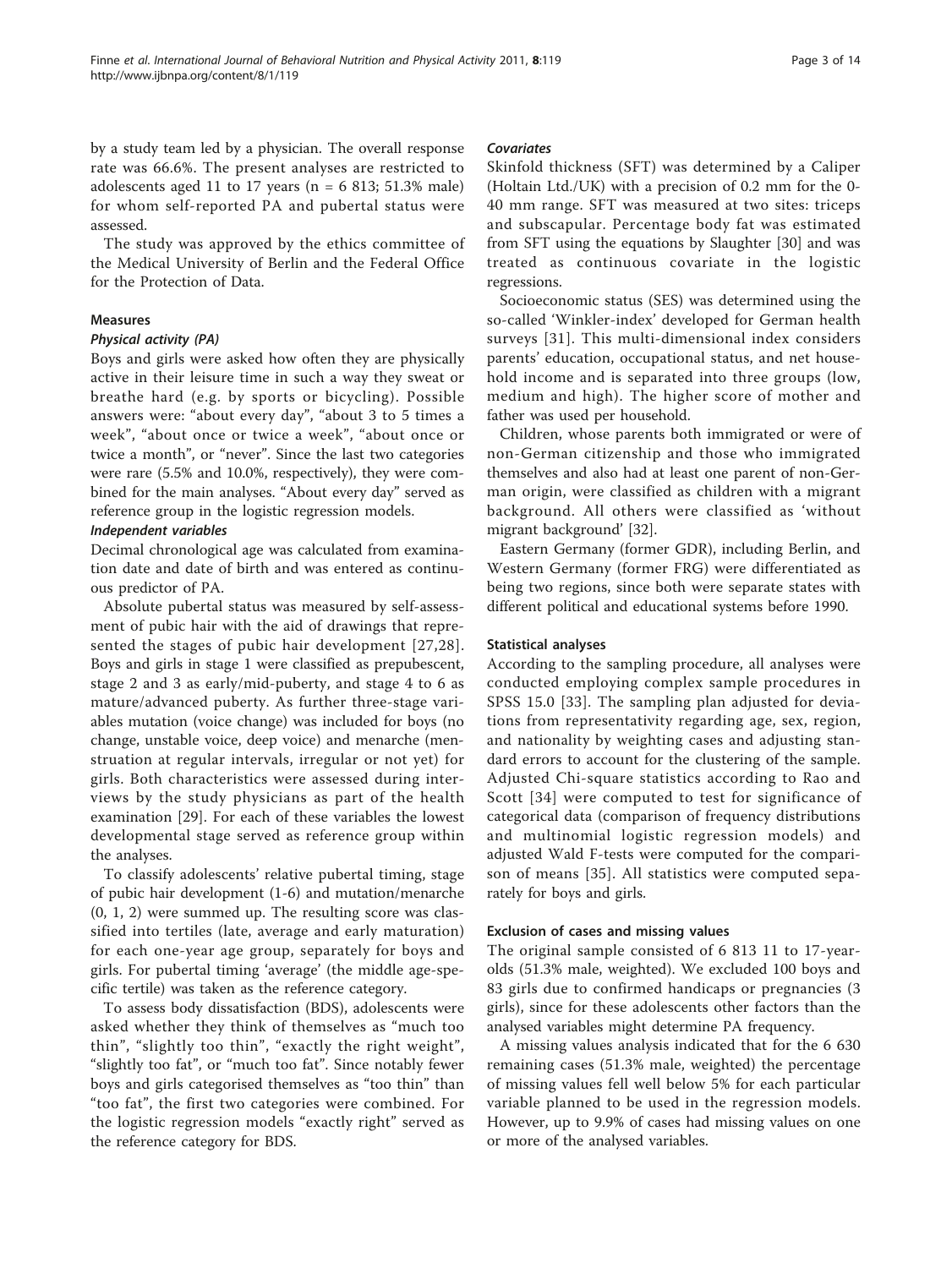Missing values for continuous variables can be imputed by the MVA regression method in SPSS. We, therefore, used all potential variables of the final analyses as predictors of the imputed continuous values. This procedure resulted in  $n = 119$  (3.3%, weighted) missing cases in girls and  $n = 167$  (5.1%, weighted) missing cases for the logistic regression models in boys, respectively, as opposed to  $n = 254$  (7.6%, weighted) in girls and  $n = 334$  (10.2%, weighted) in boys before imputation.

Girls and boys with missing values on categorical variables, who were therefore excluded from the regression models, were compared to the analysed cases ( $n = 3$  119 and  $n = 3$  225). Cases with missing values were more likely to be boys ( $p = .003$ ), to attend a school with lower educational attainment or special schools ( $p < .001$ ), more often were of lower SES ( $p < .001$ ) and were more likely to have a migrant background ( $p < .001$ ). Excluded cases in tendency were also younger ( $M = 14.37$  vs. 14.83 years), more likely to be in the early stages of pubic hair development, and early or late maturing compared to same-aged peers ( $p < .10$ ). When sex, SES, migrant background, and school type were analysed simultaneously, only sex, SES and school type differed significantly between excluded and analysed cases (p < .05).

All analyses were rerun excluding cases with imputed values and confirmed the reported results with only minor variations. Therefore, only results for the sample with imputed values are reported.

#### Data screening

Completed data were screened for multicollinearity and linearity in the logits [[36](#page-13-0)]. There was no indication of problems with multicollinearity. Linearity in the logits was tested for the continuous predictors age and percentage body fat and there was no indication of deviance from linearity.

# Main analyses

Descriptive statistics were computed separately for girls and boys, and sex-specific distributions were compared. To examine bivariate associations between the potential predictors and PA, separate logistic regressions were computed first for each predictor, and the unadjusted ORs and 95%-confidence intervals are reported.

To estimate the possible dependency of PA on chronological age, absolute pubertal status and relative pubertal timing and the possible mediating effect of BDS, a series of logistic regression models was calculated separately for boys and girls.

Since PA frequency was significantly associated with SES, migrant background, and geographical region, at least in girls [[5](#page-12-0)], and body fat was associated with both PA and pubertal maturation as well as with BDS, these variables were included as covariates in all models. Hence, a model (model 0) with demographic variables and body fat only (but excluding chronological age) was calculated first and served as baseline model for our analyses.

Then the other predictors were entered in the following sequence: chronological age (model 1), pubertal status (pubic hair stage plus menarche for girls and mutation for boys, respectively - model 2), and relative pubertal timing (model 3). BDS was entered in model 4. In the last step all possible two-way-interactions between the independent variables were first added individually and the significant interactions were then tested simultaneously. The final model (model 5) contains all independent variables plus all two-way-interactions significant at alpha = 5%.

Possible indirect effects of puberty on PA mediated by BDS were determined employing joint significance tests for the effects of puberty on BDS (alpha) and the effect of BDS on PA adjusted for puberty (beta). A significant indirect effect is thereby inferred if both tested effects are jointly significant [\[37\]](#page-13-0).

Since Likelihood-ratio-tests are not available for complex samples procedures, the tested models were compared on the basis of Nagelkerke's pseudo  $R^2$  and the significance of individual predictors. We were especially interested in changes of significant effects after adjustment for further predictors and the additional explanatory value of these added variables.

In all analyses  $p \leq .05$  was considered statistically significant. P-values for multiple tests were adjusted using a Šidák sequential procedure [\[38](#page-13-0)].

#### Results

#### Sample description

Descriptive statistics for the whole sample and for boys and girls separately are given in table [1.](#page-4-0) More than half of the sample indicated PA three times a week or more often, but only one quarter was regularly physically active on a daily basis. Girls were significantly more often in the groups with low PA than boys.

Most of the girls and boys were in the advanced pubertal stages. With a similar age distribution girls were significantly more often in a later developmental stage than boys. The average time between stage 1 (prepubescent) and early/mid-puberty (stage 2-3) was 0.80 years in boys and 0.78 years in girls and from early/mid-puberty to advanced/mature was 2.9 years in boys and 2.6 years in girls, respectively.

About half of the girls judged themselves as "too fat" or "much too fat", in comparison to about one third of the boys.

#### Univariate analyses

For girls all tested predictors showed significant univariate associations with PA (see crude ORs in table [2\)](#page-5-0). The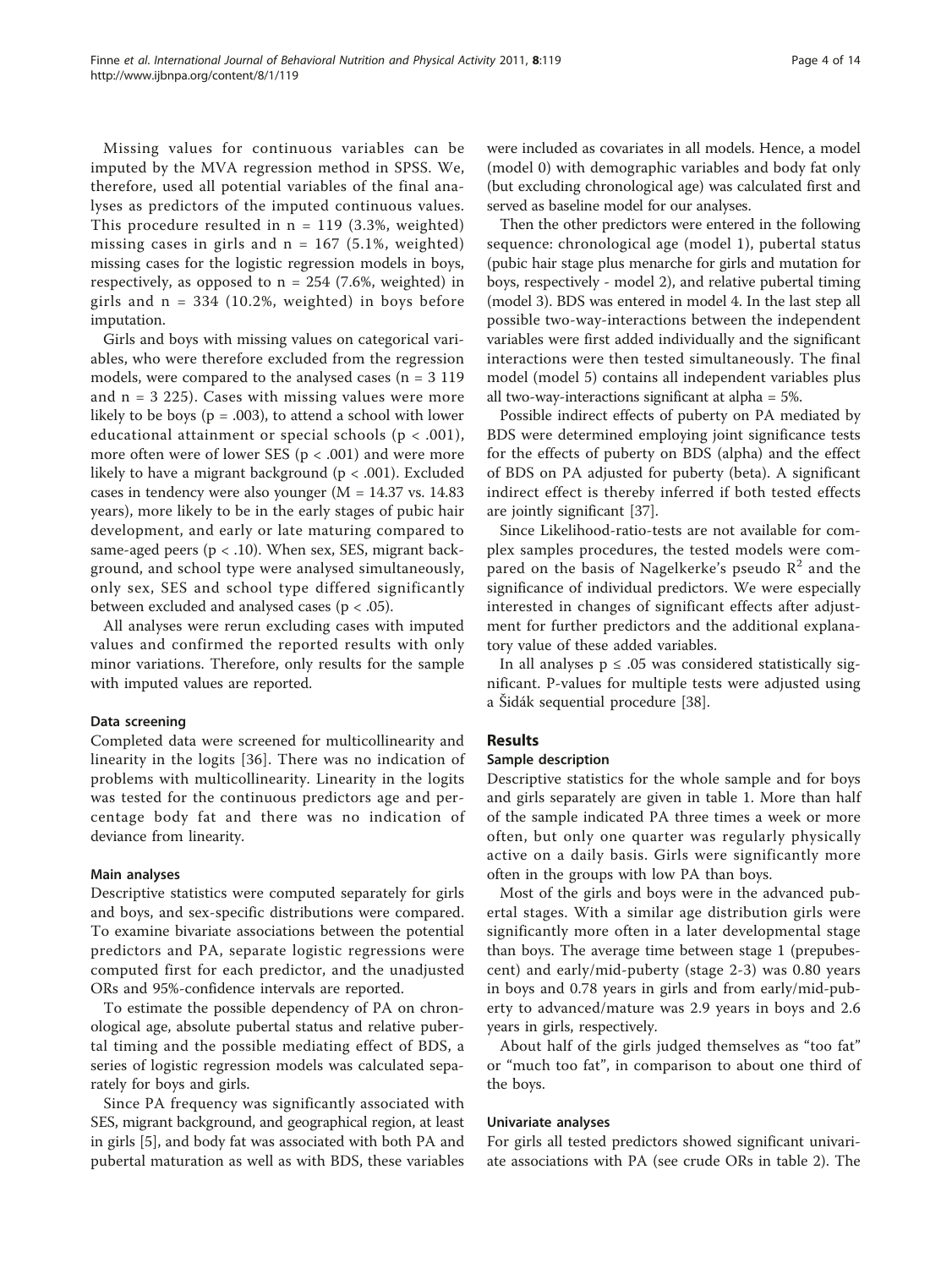# <span id="page-4-0"></span>Table 1 Sample description<sup>1</sup>

| Variable                                    | Girls ( $n = 3, 238$ ) | Boys ( $n = 3,392$ ) | Total ( $n = 6630$ ) |
|---------------------------------------------|------------------------|----------------------|----------------------|
| Age: M (SE)                                 | 14.62 (0.023)          | 14.62 (0.024)        | 14.62 (0.018)        |
| Percentage body fat: M (SE)                 | 26.26 (0.181) ***      | 19.39 (0.230) ***    | 22.74 (0.166)        |
| Region: n (%)                               |                        |                      |                      |
| East (former GDR)                           | 1099 (18.4)            | 1111 (18.5)          | 2210 (18.5)          |
| West (former FRG)                           | 2139 (81.6)            | 2281 (81.5)          | 4420 (81.5)          |
| Socioeconomic status (SES): n (%)           |                        |                      |                      |
| low                                         | 883 (27.8)             | 945 (28.2)           | 1828 (28.0)          |
| medium                                      | 1568 (47.5)            | 1635 (46.8)          | 3203 (47.1)          |
| high                                        | 787 (24.7)             | 812 (24.9)           | 1599 (24.8)          |
| Migrant background: n (%)                   |                        |                      |                      |
| non-migrant                                 | 2747 (82.6)            | 2851 (82.3)          | 5598 (82.5)          |
| migrant                                     | 488 (17.4)             | 540 (17.7)           | 1028 (17.5)          |
| Pubic hair stage***: n (%)                  |                        |                      |                      |
| prepubescent (stage 1)                      | 181 (4.9)              | 239 (6.0)            | 420 (5.5)            |
| early/mid-puberty (stage 2-3)               | 476 (13.1)             | 971 (26.0)           | 1447 (19.7)          |
| advanced/mature (stage 4-6)                 | 2531 (82.0)            | 2108 (67.9)          | 4639 (74.8)          |
| Menarche (girls)/voice change (boys): n (%) |                        |                      |                      |
| regular menses/deep voice                   | 1685 (54.8)            | 1307 (44.1)          | n/a                  |
| irregular menses/fluctuating voice          | 627 (20.6)             | 788 (22.9)           | n/a                  |
| no menses/no change                         | 904 (24.6)             | 1242 (33.1)          | n/a                  |
| Relative pubertal timing**: n (%)           |                        |                      |                      |
| early                                       | 696 (20.8)             | 623 (17.2)           | 1319 (19.0)          |
| average                                     | 1845 (59.7)            | 2013 (63.5)          | 3858 (61.7)          |
| late                                        | 640 (19.5)             | 670 (19.2)           | 1310 (19.3)          |
| Body dissatisfaction (BDS) ***: n (%)       |                        |                      |                      |
| much too thin                               | 56 (1.7)               | 103(3.1)             | 159(2.4)             |
| too thin                                    | 243 (7.2)              | 547 (17.1)           | 790 (12.3)           |
| exactly right weight                        | 1169 (36.4)            | 1519 (44.5)          | 2688 (40.5)          |
| too fat                                     | 1419 (44.5)            | 1021 (30.6)          | 2440 (37.4)          |
| much too fat                                | 318 (10.1)             | 158 (4.7)            | 476 (7.3)            |
| PA frequency***: n (%)                      |                        |                      |                      |
| nearly every day                            | 582 (17.5)             | 987 (28.3)           | 1569 (23.0)          |
| 3-5 times/week                              | 833 (26.5)             | 1201 (36.6)          | 2034 (31.7)          |
| about 1-2 times/week                        | 1104 (35.0)            | 831 (25.0)           | 1935 (29.9)          |
| about 1-2 times/month                       | 238 (7.3)              | 118(3.8)             | 356 (5.5)            |
| never                                       | 435 (13.9)             | 194 (6.3)            | 629 (10.0)           |

<sup>1</sup>Some values of categorical variables do not sum up to n = 6 630 because of individual missing values; n = total number unweighted, % = percent of weighted sample;  $M =$  mean;  $SE =$  standard error of mean adjusted for the sampling plan.

PA = physical activity

\*\*\* boys and girls significantly different,  $p \le 0.001$ 

\*\* boys and girls significantly different,  $p \le .01$ 

chance to be less physically active significantly rose with age, with an increase in the chance to be inactive (once or twice a month or less) of nearly 1.5 times per year of age. Both puberty variables were also significantly associated with PA, with girls in later absolute developmental stages being more likely to be inactive. Relatively late maturing girls generally were less likely to be inactive, while no significant effect was found for early maturing girls. The ORs for BDS showed a higher risk of being inactive for girls dissatisfied with their weight, especially for those judging themselves as "(much) too fat".

In boys, PA also decreased with age. PA varied with both puberty variables: boys in advanced puberty were more likely to be less physically active, with the largest OR for the chance to be inactive after completed voice change, which was about three times higher than before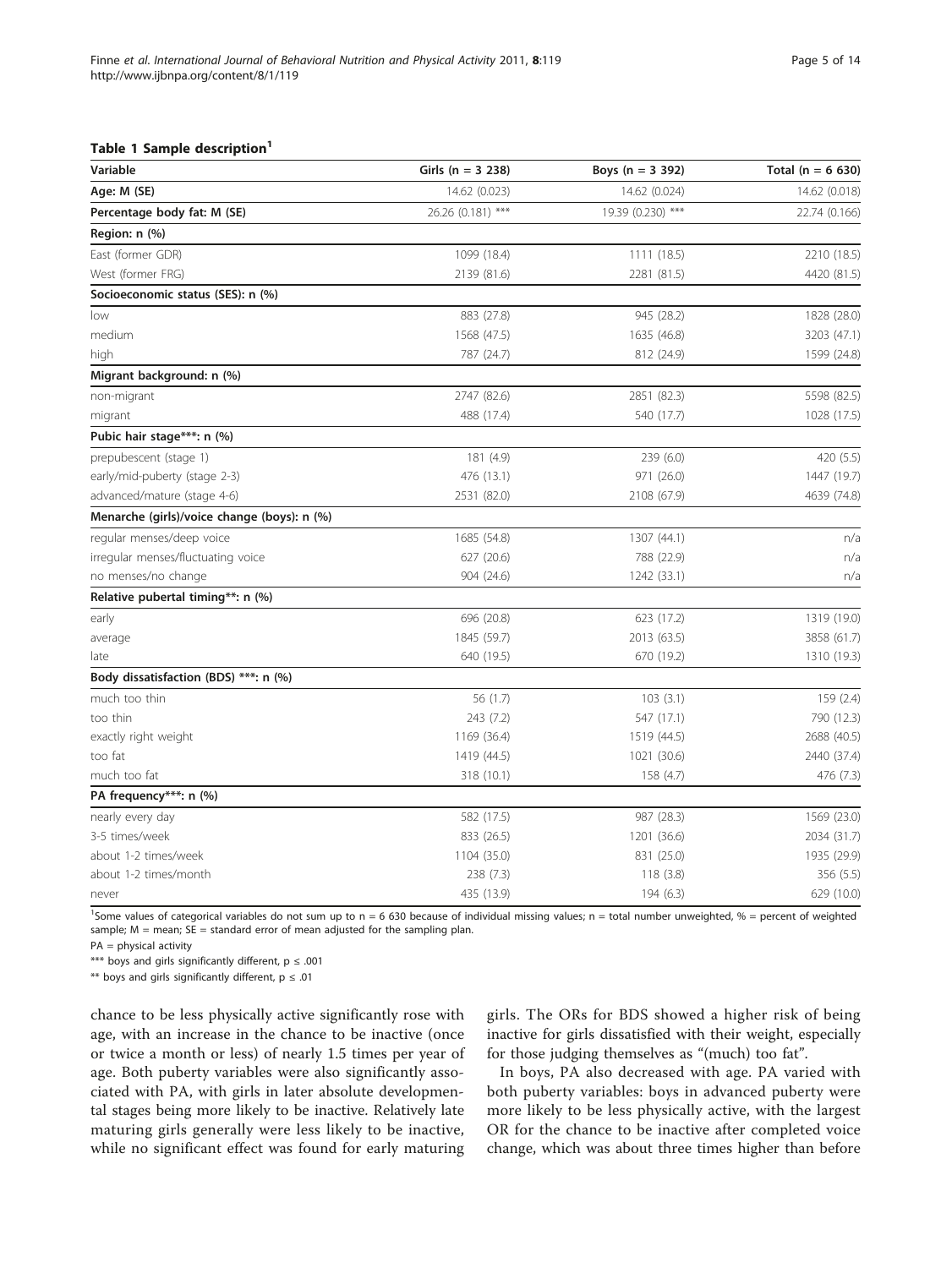|                                   |                                       | 3-5 times/week vs. nearly every<br>day | day                                    | 1-2 times/week vs. nearly every | 1-2 times/month or less vs. nearly<br>every day |                     |  |
|-----------------------------------|---------------------------------------|----------------------------------------|----------------------------------------|---------------------------------|-------------------------------------------------|---------------------|--|
| <b>Predictors</b>                 | unadj. OR<br>(95% CI)                 | adj. OR<br>(95% CI)                    | unadj. OR<br>(95% CI)                  | adj. OR<br>(95% CI)             | unadj. OR<br>(95% CI)                           | adj. OR<br>(95% CI) |  |
| Age (OR per year)                 | $1.09(1.02-1.18)$                     | $1.03(0.91 - 1.17)$                    | $1.22(1.15-1.30)$                      | $1.18(1.06-1.31)$               | $1.46(1.36-1.57)$                               | 1.35 (1.20-1.52)    |  |
| Pubic hair stage                  |                                       |                                        |                                        |                                 |                                                 |                     |  |
| advanced/mature                   | 1.83 (1.15-2.94)                      | 1.50 (0.76-2.98)                       | 2.39 (1.45-3.93)                       | $1.68(0.83 - 3.42)$             | 5.20 (2.71-9.98)                                | $0.96(0.38-2.42)$   |  |
| early/mid-puberty                 | $1.34(0.82 - 2.17)$                   | 1.19 (0.69-2.08)                       | $1.13(0.66 - 1.93)$                    | $1.11(0.60 - 2.03)$             | $1.57(0.77 - 3.23)$                             | $0.93(0.42 - 2.04)$ |  |
| prepubescent (ref.)               | 1.00<br>1.00                          |                                        | 1.00                                   | 1.00                            | 1.00                                            | 1.00                |  |
| Menarche                          |                                       |                                        |                                        |                                 |                                                 |                     |  |
| regular menses                    | $1.35(1.04-1.76)$                     | $0.99(0.63 - 1.55)$                    | 1.86 (1.45-2.40)                       | $0.85(0.56-1.31)$               | 4.94 (3.59-6.78)                                | 1.49 (0.89-2.49)    |  |
| irregular menses                  | 1.38 (0.95-2.01)                      | $1.01(0.63-1.63)$                      | 1.95 (1.38-2.76)                       | $1.09(0.71 - 1.67)$             | 3.88 (2.73-5.53)                                | 1.71 (1.06-2.75)    |  |
| no menses (ref.)                  | 1.00                                  | 1.00                                   | 1.00                                   | 1.00                            | 1.00                                            | 1.00                |  |
| <b>Pubertal timing</b>            |                                       |                                        |                                        |                                 |                                                 |                     |  |
| early                             | $0.73(0.53-1.00)$                     | $0.71(0.49-1.04)$                      | $1.08(0.83 - 1.40)$                    | $1.15(0.84-1.58)$               | $0.96(0.71 - 1.28)$                             | $1.08(0.75-1.56)$   |  |
| late                              | $0.68$ $(0.51-0.92)$                  | $0.87(0.60-1.27)$                      | $0.88$ $(0.67 - 1.15)$                 | $1.27(0.88-1.83)$               | $0.55(0.39-0.78)$                               | $0.91(0.55-1.50)$   |  |
| average (ref.)                    | 1.00                                  | 1.00                                   | 1.00<br>1.00                           |                                 | 1.00                                            | 1.00                |  |
| <b>Body dissatisfaction (BDS)</b> |                                       |                                        |                                        |                                 |                                                 |                     |  |
| much too fat                      | 1.24 (0.78-1.96)                      | $1.49(0.83 - 2.67)$                    | 1.51 (1.001-2.29)                      | 1.50 (0.88-2.55)                | 2.57 (1.64-4.02)                                | 1.63 (0.90-2.94)    |  |
| slightly too fat                  | $1.40(1.01-1.94)$<br>1.39 (1.03-1.86) |                                        | 1.39 (1.07-1.79)                       | $1.22(0.91-1.64)$               | $1.60(1.17-2.20)$                               | $1.18(0.83 - 1.68)$ |  |
| (much) too thin                   | $0.97(0.64 - 1.47)$                   | $1.03(0.67-1.58)$                      | $1.04(0.68-1.59)$<br>$1.14(0.73-1.79)$ |                                 | $1.60(1.04-2.44)$                               | 2.17 (1.35-3-48)    |  |
| exactly right weight<br>(ref.)    | 1.00                                  | 1.00                                   | 1.00                                   | 1.00                            | 1.00                                            | 1.00                |  |

<span id="page-5-0"></span>Table 2 Crude odds ratios (unadj.OR) and adjusted odds ratios (adj. OR) for the prediction of physical activity (PA) in the final logistic regression model (model 5) for girls (n = 3 119)<sup>1</sup>

<sup>1</sup>Fully adjusted odds ratios are adjusted for the baseline model variables (sociodemographic variables and body fat percentage), all listed predictors, and significant two-way-interactions at alpha = 5%; significant ORs ( $p \le .05$ ) in bold type.

voice change. In terms of relative pubertal timing, early and late maturing boys seemed to be more likely to be in the most active group. For BDS the results resembled those of girls (see crude ORs in tables [3](#page-6-0) and [4\)](#page-7-0).

# Model comparison

Results of the sequential logistic regressions are shown in tables [5](#page-8-0) and [6](#page-9-0) in terms of significance of individual predictors as well as Nagelkerke's pseudo  $R^2$ , pseudo -2 loglikelihood, and correct classification rate of each model.

For girls, age showed the clearest association with PA nearly independent of other potential predictors and also clearly increased Nagelkerke's pseudo  $\mathbb{R}^2$ . None of the puberty-related variables showed a meaningful effect beyond age. BDS was entered last and had a significant independent effect on PA. Tests of indirect effects of BDS are described below.

As the final model shows, effects of body fat percentage varied by region and SES. A look at the adjusted ORs for inactivity dependent on body fat (not shown) illustrates that a higher percentage of body fat was associated with inactivity only in girls from Western Germany and those with high SES.

Predictors, that were significant in all boys' models independent of other variables, were age, relative

pubertal timing, and BDS. Age again showed the largest increase in Nagelkerke's pseudo  $R^2$ . As in girls' models, absolute pubertal development did not add significantly to the prediction beyond age. However, after entering pubertal timing, stage of pubic hair development failed significance only marginally. The significant interaction with migrant background in the final model, moreover, shows that puberty effects have to be considered separately for ethnic minorities. Unlike absolute pubertal status, relative pubertal timing, moreover, showed a clearly significant effect beyond chronological age for the whole sample of boys.

BDS was also associated with PA in boys, but its association varied with age.

# Final models

Tables 2 (girls) and [3](#page-6-0) (boys) on the right-hand side of each column show the fully adjusted ORs of the final models. ORs that are marked by an asterisk are not adjusted for the interaction terms but are those for the main effects only model (model 4). Instead the ORs of the interacting variables are given for different strata of the effect modifiers in table [4](#page-7-0).

The results show that the chance to be inactive (1-2 times/month or less) compared with daily PA in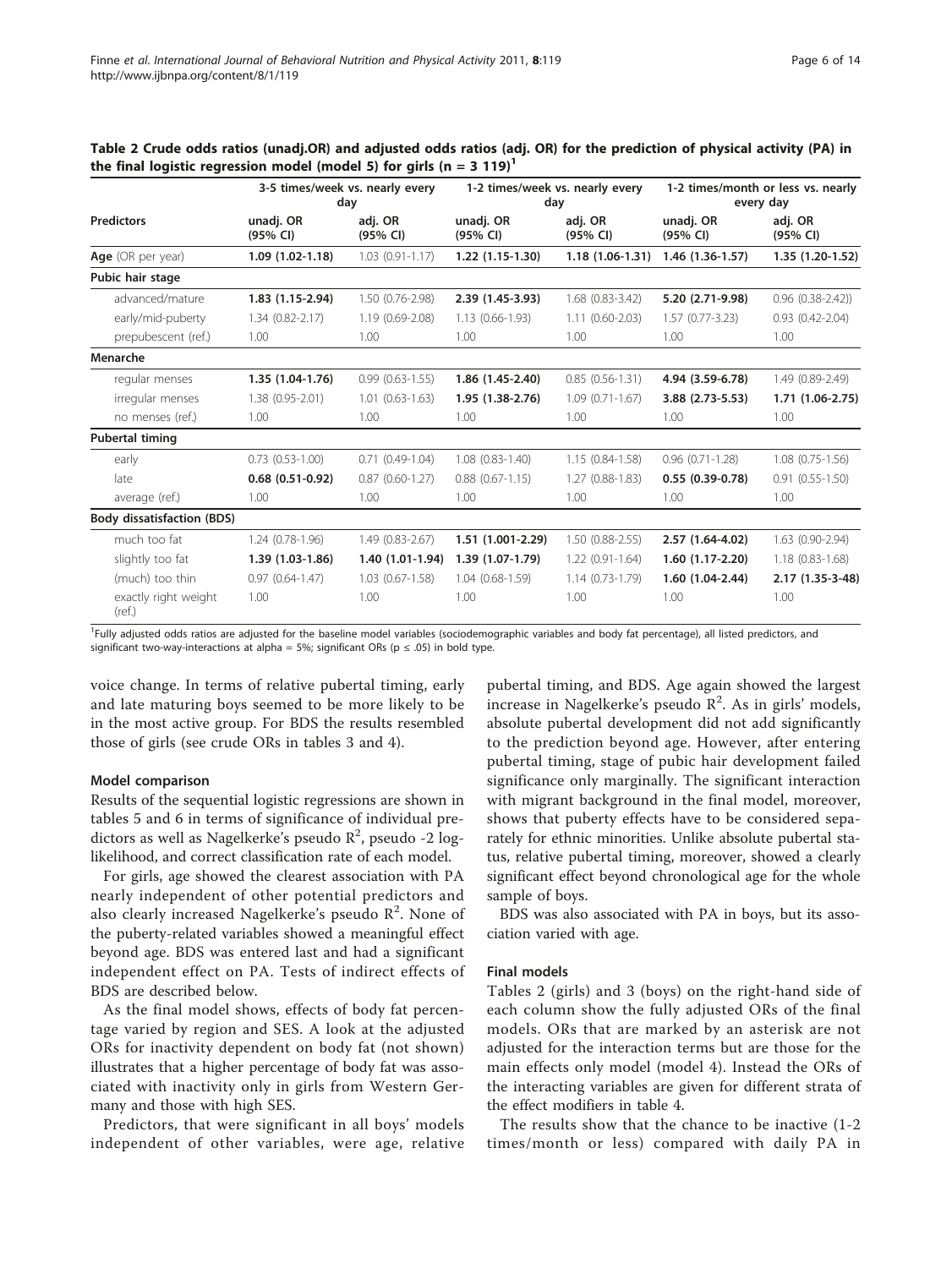|                                   |                       | 3-5 times/week vs. nearly every<br>day |                                         | 1-2 times/week vs. nearly every<br>day | 1-2 times/month or less vs. nearly<br>every day |                          |  |
|-----------------------------------|-----------------------|----------------------------------------|-----------------------------------------|----------------------------------------|-------------------------------------------------|--------------------------|--|
| <b>Predictors</b>                 | unadj. OR<br>(95% CI) | adj. OR<br>(95% CI)                    | unadj. OR<br>(95% CI)                   | adj. OR<br>(95% CI)                    | unadj. OR<br>(95% CI)                           | adj. OR<br>(95% CI)      |  |
| Age (OR per year)                 | $1.11(1.06-1.16)$     | $1.14$ (0.99-1.31)*                    | $1.15(1.09-1.21)$                       | $1.19(1.05-1.34)$ *                    | $1.36(1.24-1.48)$                               | $1.71$ $(1.43-2.04)$ *   |  |
| Pubic hair stage                  |                       |                                        |                                         |                                        |                                                 |                          |  |
| advanced/mature                   | $1.64(1.07-2.53)$     | $0.81$ $(0.41 - 1.63)^*$               | 1.51 (0.97-2.36)                        | $0.70$ $(0.34-1.44)$ *                 | 2.19 (1.11-4.29)                                | $0.27$ (0.09-0.78)*      |  |
| early/mid-puberty                 | $1.21(0.79-1.86)$     | $0.84$ $(0.51 - 1.39)^*$               | $1.14(0.74-1.76)$                       | $0.88$ $(0.50-1.53)$ *                 | $0.81(0.38-1.74)$                               | $0.36$ (0.15-0.86)*      |  |
| prepubescent (ref.)<br>1.00       |                       | 1.00                                   | 1.00                                    | 1.00                                   | 1.00                                            | 1.00                     |  |
| Voice change/mutation             |                       |                                        |                                         |                                        |                                                 |                          |  |
| deep voice                        | $1.50(1.24-1.81)$     | $0.92(0.55-1.54)$                      | $1.63(1.31-2.03)$                       | $1.11(0.69-1.81)$                      | 2.89 (2.05-4.06)                                | $0.52(0.27-1.00)$        |  |
| fluctuating voice                 | $1.18(0.91 - 1.53)$   | $0.97$ $(0.67 - 1.40)$                 | $1.07(0.80-1.41)$                       | $0.97(0.67 - 1.42)$                    | 1.35 (0.89-2.03)                                | $0.64$ $(0.39-1.07)$     |  |
| no change (ref.)                  | 1.00                  | 1.00                                   | 1.00                                    | 1.00                                   | 1.00                                            | 1.00                     |  |
| <b>Pubertal timing</b>            |                       |                                        |                                         |                                        |                                                 |                          |  |
| early                             | $0.78$ $(0.60-1.01)$  | $0.92$ $(0.68-1.26)$                   | $0.74(0.56-0.98)$                       | $0.97(0.70-1.34)$                      | $0.96(0.65-1.41)$                               | 2.20 (1.36-3.56)         |  |
| late                              | $0.68$ $(0.50-0.92)$  | $0.67$ $(0.43 - 1.04)$                 | $0.81(0.61 - 1.07)$                     | $0.83$ $(0.57 - 1.23)$                 | $0.67$ $(0.46 - 0.97)$                          | $0.57(0.33-0.98)$        |  |
| average (ref.)                    | 1.00                  | 1.00                                   | 1.00                                    | 1.00                                   | 1.00                                            | 1.00                     |  |
| <b>Body dissatisfaction (BDS)</b> |                       |                                        |                                         |                                        |                                                 |                          |  |
| much too fat                      | $1.35(0.81 - 2.26)$   | 1.09 (0.59-2.03)*                      | 1.80 (1.12-2.90)                        | $0.98$ $(0.54 - 1.77)^*$               | 2.61 (1.48-4.58)                                | $1.37(0.61 - 3.08)$ *    |  |
| slightly too fat                  | $1.20(0.96-1.51)$     | $1.05$ $(0.81 - 1.38)^*$               | $1.57(1.21-2.05)$                       | $1.14$ (0.82-1.58)*                    | 1.33 (0.93-1.90)                                | $0.93$ $(0.61 - 1.43)^*$ |  |
| (much) too thin                   | $1.23(0.97-1.56)$     | $1.22$ (0.95-1.57)*                    | 1.50 (1.14-1.96)<br>$1.52$ (1.16-2.00)* |                                        | 1.40 (0.97-2.02)                                | $1.24$ (0.84-1.83)*      |  |
| exactly right weight (ref.)       | 1.00                  | 1.00                                   | 1.00                                    | 1.00                                   | 1.00                                            | 1.00                     |  |

<span id="page-6-0"></span>Table 3 Crude odds ratios (unadj.OR) and adjusted odds ratios (adj. OR) for the prediction of physical activity (PA) in the final logistic regression model (model 5) for boys (n = 3 225)<sup>1</sup>

<sup>1</sup>Fully adjusted odds ratios are adjusted for the baseline model variables (sociodemographic variables and body fat percentage), all listed predictors, and significant two-way-interactions at alpha = 5%; significant ORs ( $p \le .05$ ) in bold type.

\* Predictor is part of a significant two-way-interaction term, odds ratios were therefore calculated separately for different strata of the predictor (see table 4); odds ratios given in this table are those of the main-effects-only model and therefore unadjusted for the interaction-terms.

German girls and boys increased about 35-45% for each year of age (unadjusted). In boys, the magnitude of the fully adjusted effect rose to more than 70% per year, while the adjustment slightly reduced the age-effect in girls. There seems to be a negative effect of age on PA for both sexes that is in large part independent of other considered variables, including absolute and relative pubertal maturation.

The effects of absolute pubertal development diminished after accounting for age. In girls, there was one significant contrast for menarche that points to a higher risk of inactivity for girls with irregular menses. In boys, the effect of absolute pubertal status changed direction in the adjusted model: After taking age and other predictors into account, boys in the advanced puberty stages were clearly less likely to be inactive. The ORs stratified by migrant background (see table [4\)](#page-7-0) showed that this effect was especially marked in ethnic minority boys.

While late pubertal timing reduced the risk of lower PA in girls in the univariate model, it was not significant after adjustment for other predictors. For boys, in contrast, the final adjusted model showed a more than doubled risk of inactivity for early maturers versus an almost halved risk for late maturers.

The risk of inactivity in both sexes increased with BDS. In girls, those who found themselves "(much) too fat", were more likely to be inactive. However, after adjusting for body fat the effect of a body image "(much) too thin" was more pronounced and showed the only significant association with inactivity. In boys, after adjusting for body fat and other predictors, the effect of a body image "too fat" diluted. The risk of lower PA was also only heightened for those who judged themselves "too thin" and only one comparison was still significant. In boys, however, these effects varied with age (see table [4](#page-7-0)): The likelihood of inactivity for those dissatisfied with their weight decreased with age, while the likelihood of being physically active less frequently (middle categories) was reduced for those feeling "slightly too fat" at the age of 11 but increased until the age of 17. This risk increased relatively steadily from 11 to 17 years for those with a body image "(much) too thin".

To test if BDS possibly mediates effects of puberty on PA, joint significance tests for absolute puberty and relative pubertal timing variables were performed (see additional file [1](#page-12-0)). In girls neither pubic hair stage nor menarche were significantly related to BDS when adjusted for covariates (see additional file [2\)](#page-12-0) and were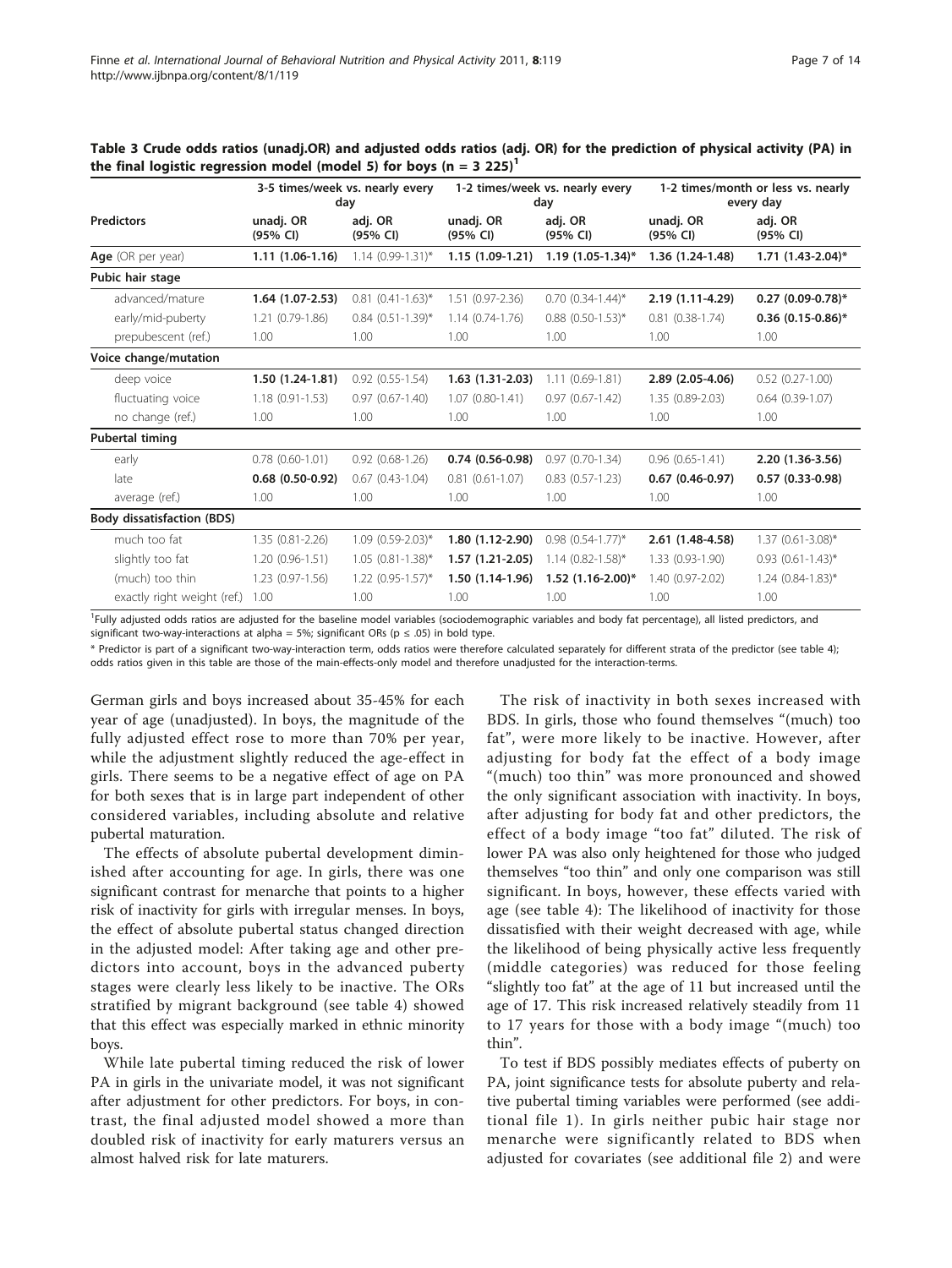<span id="page-7-0"></span>Table 4 Adjusted ORs (95% CI) of significant two-way-interactions in the final logistic regression model (model 5) for boys (n = 3 225)

| Adjusted ORs (95% CI) for pubic hair stage stratified by migrant background:                 |                                        |                         |                         |                                        |                                        |                         |                                                 |                         |                         |
|----------------------------------------------------------------------------------------------|----------------------------------------|-------------------------|-------------------------|----------------------------------------|----------------------------------------|-------------------------|-------------------------------------------------|-------------------------|-------------------------|
|                                                                                              | 3-5 times/week vs. nearly every<br>day |                         |                         |                                        | 1-2 times/week vs. nearly every<br>day |                         | 1-2 times/month or less vs. nearly every<br>day |                         |                         |
| <b>Migrant</b><br>background ►►                                                              | non-migrant                            |                         | migrant                 | non-migrant                            | migrant                                |                         | non-migrant                                     |                         | migrant                 |
| Pubic hair stage                                                                             |                                        |                         |                         |                                        |                                        |                         |                                                 |                         |                         |
| advanced/mature                                                                              | $0.90(0.54-1.52)$                      |                         | 0.40<br>$(0.13 - 1.18)$ | $0.97(0.67 - 1.41)$                    |                                        | 0.19<br>$(0.07 - 0.49)$ | $0.37(0.13 - 1.05)$                             |                         | 0.06<br>$(0.01 - 0.34)$ |
| early/mid-puberty                                                                            | $1.00(0.69-1.45)$                      |                         | 0.27<br>$(0.10 - 0.72)$ | $1.19(0.97 - 1.46)$                    |                                        | 0.24<br>$(0.11 - 0.56)$ | $0.39(0.15-0.97)$                               |                         | 0.18<br>$(0.03 - 0.95)$ |
| prepubescent (ref.)                                                                          | 1.00                                   | 1.00                    |                         | 1.00                                   |                                        | 1.00                    | 1.00                                            |                         | 1.00                    |
| Adjusted ORs (95% CI) for body dissatisfaction (BDS) for different years of age (exemplary): |                                        |                         |                         |                                        |                                        |                         |                                                 |                         |                         |
|                                                                                              | 3-5 times/week vs. nearly every<br>day |                         |                         | 1-2 times/week vs. nearly every<br>day |                                        |                         | 1-2 times/month or less vs. nearly every<br>day |                         |                         |
| Age $\rightarrow$                                                                            | 11                                     | 14                      | 17                      | 11                                     | 14                                     | 17                      | 11                                              | 14                      | 17                      |
| <b>Body dissatisfaction (BDS)</b>                                                            |                                        |                         |                         |                                        |                                        |                         |                                                 |                         |                         |
| much too fat                                                                                 | 1.06<br>$(0.47 - 2.40)$                | 1.07<br>$(0.59 - 1.95)$ | 1.09<br>$(0.34 - 3.45)$ | 0.93<br>$(0.47 - 1.86)$                | 0.93<br>$(0.62 - 1.40)$                | 0.92<br>$(0.43 - 1.96)$ | 2.00<br>$(0.39 - 10.16)$                        | 1.51<br>$(0.64 - 3.54)$ | 1.14<br>$(0.34 - 3.82)$ |
| slightly too fat                                                                             | 0.97<br>$(0.62 - 1.53)$                | 1.07<br>$(0.77 - 1.47)$ | 117<br>$(0.69 - 1.98)$  | 0.52<br>$(0.35 - 0.78)$                | 100<br>$(0.86 - 1.18)$                 | 1.91<br>$(1.42 - 2.56)$ | 117<br>$(0.48 - 2.85)$                          | 1.04<br>$(0.65 - 1.68)$ | 0.93<br>$(0.52 - 1.67)$ |
| (much) too thin                                                                              | 1.11<br>$(0.70 - 1.76)$                | 1.20<br>$(0.86 - 1.68)$ | 131<br>$(0.76 - 2.25)$  | 1.24<br>$(0.76 - 2.02)$                | 1.52<br>$(1.16 - 1.99)$                | 1.87<br>$(1.39 - 2.51)$ | 1.88<br>$(0.66 - 5.39)$                         | 1.46<br>$(0.89 - 2.41)$ | 1.14<br>$(0.68 - 1.92)$ |
| exactly right weight 1.00<br>(ref.)                                                          |                                        | 1.00                    | 1.00                    | 1.00                                   | 1.00                                   | 1.00                    | 1.00                                            | 1.00                    | 1.00                    |

therefore discarded as mediators. Pubertal timing was significantly related to BDS: early maturing girls more often thought of themselves as "much too fat" (OR = 1.73; 95% CI = 1.16-2.58; p < .05, see additional file [3](#page-12-0)). BDS, in turn, was associated with PA (see tables [2](#page-5-0) and [5](#page-8-0) for results). However, the adjusted effects showed an increased risk of inactivity only for girls feeling "(much) too thin" (OR = 2.17;  $95\%$  CI = 1.35-3.48; p < .05) while none of the ORs for "much too fat" was significant. The assumption that puberty affects PA frequency via BDS could therefore not be confirmed in girls.

In boys, tests of joint significance showed significant associations of pubic hair stage and voice change with BDS (see additional file [2](#page-12-0)) as well as relations of BDS with PA after adjustment of puberty and covariates (p < .05). None of these associations was significant for relative pubertal timing.

After commencing pubertal development the likelihood of feeling "(much) too thin" significantly decreased (ORs for pubic hair stage and voice change from 0.32 to 0.55, see additional file [3](#page-12-0)), while the likelihood of feeling "slightly too fat" doubled for mature compared to prepubescent boys (OR = 2.19; 95% CI = 1.10-4.33). BDS was significantly associated with PA, in the way that boys who feel "(much) too thin" were at an increased risk of less PA (see tables [3](#page-6-0) and [6\)](#page-9-0). These results point to BDS mediating puberty effects on PA in boys.

# **Discussion**

The relationships between chronological age, pubertal maturation and PA were analysed for the first time in a large, representative sample of German adolescents. Overall, the results point to chronological age instead of absolute or relative pubertal maturation as dominant PA predictor. Puberty effects were only found in boys but were less marked than age effects. BDS also contributed to the prediction in both sexes. It did not mediate puberty effects in girls, while in boys the positive effect of pubertal maturation on PA seems to be partially mediated by a lower BDS.

# Chronological age versus absolute pubertal status

A consistent independent contribution to the prediction of PA was only accomplished by chronological age of both, girls and boys. Absolute pubertal status did not add to the prediction beyond chronological age concerning girls. For boys, after accounting for age and the other predictors, the effect of pubertal status changed direction: more mature boys were more likely to be physically active on a daily basis than prepubescent boys. However, this was attributable mainly to a much lower risk of inactivity in more mature migrant boys. Since the type of bodily changes does not differ with ethnic background, it has to be assumed that these account for higher PA levels rather indirectly (i.e. via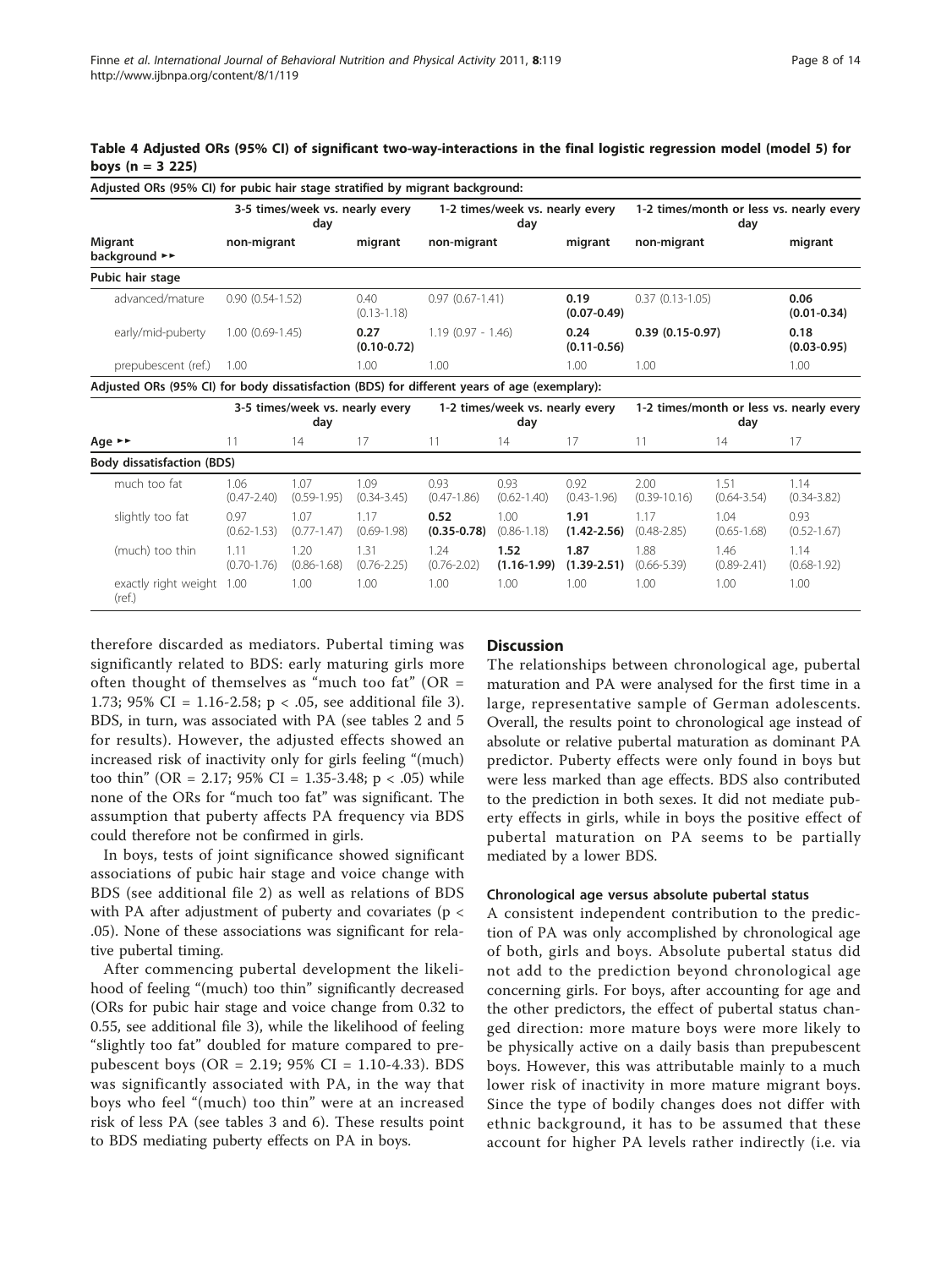|                | Statistics for individual predictors |                  |                        |                   |                 |                 |                                |                             |                                | <b>Model statistics</b> |                                          |                              |  |
|----------------|--------------------------------------|------------------|------------------------|-------------------|-----------------|-----------------|--------------------------------|-----------------------------|--------------------------------|-------------------------|------------------------------------------|------------------------------|--|
| Model          |                                      | Age              | Pubic<br>hair<br>stage | Menarche Pubertal | timing          | <b>BDS</b>      | Region<br>$\times$ body<br>fat | SES $\times$<br>body<br>fat | Correct<br>classification Log- | Pseudo -2<br>Likelihood | Wald $\chi^2$ (df)<br>corr. for<br>model | Nagelkerke's<br>pseudo $R^2$ |  |
| O <sup>#</sup> | Wald $\chi^2$<br>(df)<br>corrected   |                  |                        |                   |                 |                 |                                |                             | 36.2%                          | 9393.16                 | 92.77 (12.99)                            | .045                         |  |
|                | p-value*,                            |                  |                        |                   |                 |                 |                                |                             |                                |                         | < .001                                   |                              |  |
|                | Wald $\chi^2$<br>(df)<br>corrected   | 112.22<br>(2.90) |                        |                   |                 |                 |                                |                             | 36.7%                          | 9222.36                 | 178.55<br>(15.38)                        | .093                         |  |
|                | p-value *                            | < .001           |                        |                   |                 |                 |                                |                             |                                |                         | < .001                                   |                              |  |
| 2              | Wald $\chi^2$<br>(df)<br>corrected   | 41.32<br>(2.80)  | 6.23<br>(5.74)         | 8.71 (5.60)       |                 |                 |                                |                             | 37.5%                          | 9201.17                 | 181.48<br>(24.41)                        | .099                         |  |
|                | p-value*                             | < .001           | .506                   | .152              |                 |                 |                                |                             |                                |                         | < .001                                   |                              |  |
| 3              | Wald $\chi^2$<br>(df)<br>corrected   | 40.28<br>(2.88)  | 5.98<br>(5.75)         | 6.94(5.61)        | 16.70<br>(5.72) |                 |                                |                             | 38.1%                          | 9177.39                 | 185.18<br>(27.99)                        | .106                         |  |
|                | p-value*                             | < .001           | .588                   | .177              | .480            |                 |                                |                             |                                |                         | < .001                                   |                              |  |
| $\overline{4}$ | Wald $\chi^2$<br>(df)<br>corrected   | 39.54<br>(2.90)  | 5.65<br>(5.76)         | 7.85(5.61)        | 17.12<br>(5.71) | 21.38<br>(8.45) |                                |                             | 38.2%                          | 9146.57                 | 189.62<br>(33.27)                        | .114                         |  |
|                | p-value*                             | < .001           | .635                   | .135              | .414            | .014            |                                |                             |                                |                         | < .001                                   |                              |  |
| 5              | Wald $\chi^2$<br>(df)<br>corrected   | 38.57<br>(2.90)  | 5.79<br>(5.75)         | 7.70(5.60)        | 17.07<br>(5.70) | 21.40<br>(8.43) | 5.75<br>(2.92)                 | 8.24<br>(5.68)              | 38.1%                          | 9128.14                 | 194.32<br>(38.08)                        | .119                         |  |
|                | p-value*                             | $< .001$ .616    |                        | .147              | .372            | .012            | .048                           | .017                        |                                |                         | < .001                                   |                              |  |

<span id="page-8-0"></span>Table 5 Sequential comparison of multinomial logistic models for the prediction of physical activity frequency in girls  $(n = 3 119)$ 

\* Adjustment for multiple tests: Šidák sequential

 $*$  model 0 = baseline model including body fat percentage and sociodemographic variables: region, SES, migrant background

Each row of the table shows the results of one tested model. Left-hand the test statistics for the independent variables are given while right-hand information on model fit is displayed.

The corrected Wald chi-square test tests if an individual independent variable (individual predictors) or all independent variables together (model statistics) significantly contribute to the prediction of the dependent variable; it is corrected for the sampling plan.

Correct classification rate is the proportion of participants for whom the tested model could correctly predict the category of the dependent variable (PA frequency).

Pseudo -2 Log-Likelihood: In logistic regression models are compared due to their -2 log-likelihood; since for complex samples no likelihood ratio test is available the values are only descriptive; better fitting models have smaller values.

Nagelkerke's pseudo  $R^2$  is a measure of explained variation in the dependent variable that emulates  $R^2$  from linear regression.

culturally shaped social expectations or psychological reactions).

In girls, only irregular menses was associated with lower PA. Irregular periods are normal during the first 1-2 post-menarcheal years and, as such, are an indicator of ongoing pubertal development. However, there are also other reasons for irregularities than puberty that can be associated with pain and strong bleeding and may lead to lower PA in the affected girls [[39](#page-13-0)]. An independent association of absolute pubertal development with infrequent PA in girls, therefore, could not be established.

A similar pattern of results as we observed for boys with exercise levels increasing with puberty, was found for the baseline data of the UK HABITS study [[7\]](#page-12-0). No difference in this association was reported by ethnicity. Others [[18](#page-12-0),[19\]](#page-12-0) found a decline in PA with pubertal maturation in Canadian boys and girls without considering ethnicity. In a study by Bradley et al. [[40\]](#page-13-0) more mature US American girls reported less PA and more sedentary activities. There was, however, no such association found in boys. Activities differed by grade and ethnicity in both sexes.

Other cross-sectional [[21](#page-12-0),[23\]](#page-12-0) and longitudinal [[22](#page-12-0)] studies from the UK could not find any associations of pubertal status with PA for any gender.

One explanation for the inconsistency of results may be a different methodology. Studies that analysed puberty effects differ in that they did or did not control for age, body fat and/or relative pubertal timing. Furthermore, different measures of puberty are in use, each reflecting different aspects of physical maturation (i.e.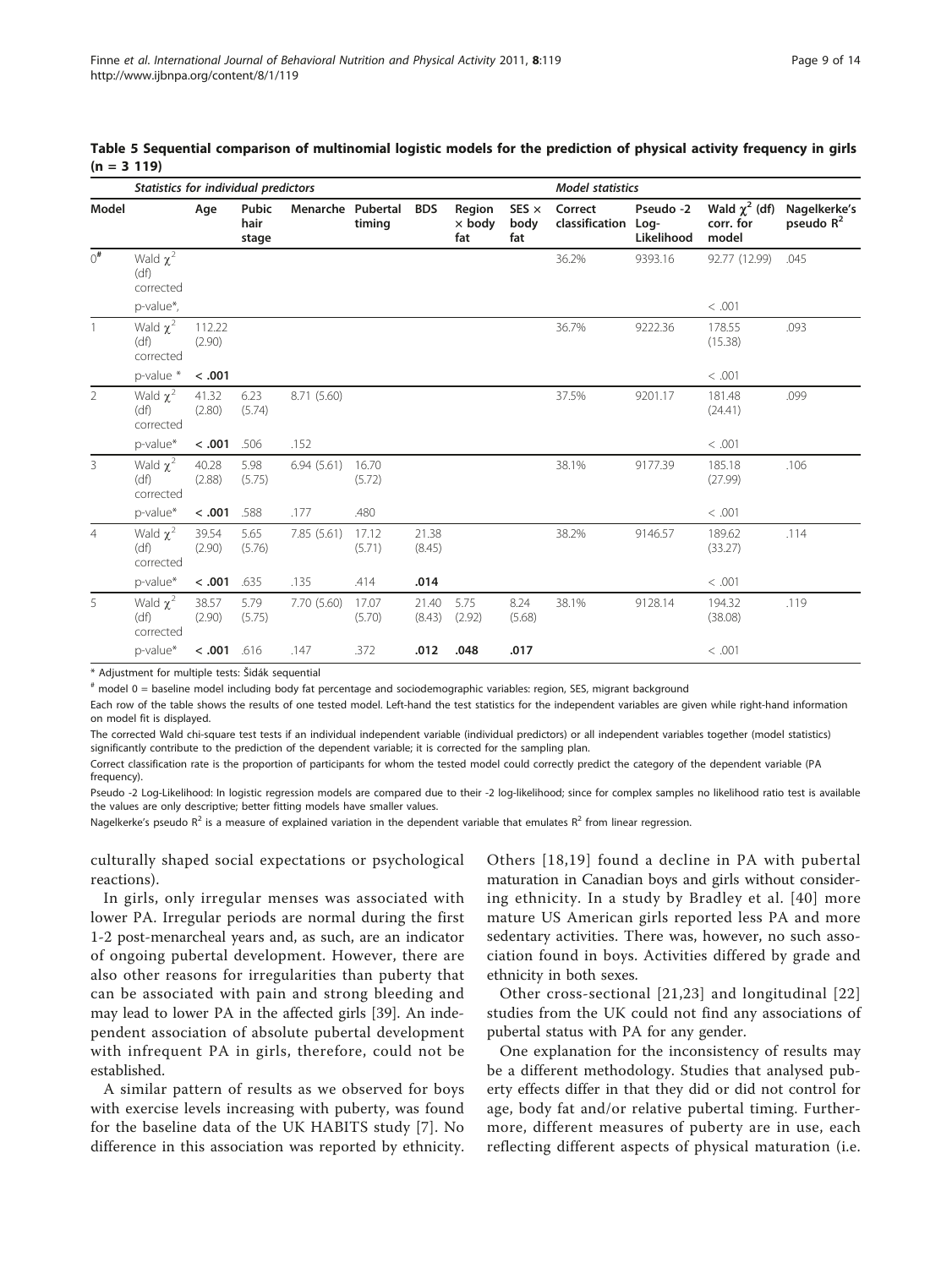|                  | Statistics for individual predictors           |                 |                        |                        |                 |                 |                                         |                               |                           | <b>Model statistics</b>         |                                          |                              |  |
|------------------|------------------------------------------------|-----------------|------------------------|------------------------|-----------------|-----------------|-----------------------------------------|-------------------------------|---------------------------|---------------------------------|------------------------------------------|------------------------------|--|
| Model            |                                                | Age             | Pubic<br>hair<br>stage | Voice<br>change timing | Pubertal        | <b>BDS</b>      | Migback $\times$<br>pubic hair<br>stage | <b>BDS</b><br>$\times$<br>age | Correct<br>classification | Pseudo -2<br>Log-<br>Likelihood | Wald $\chi^2$ (df)<br>corr. for<br>model | Nagelkerke's<br>pseudo $R^2$ |  |
| $0$ <sup>#</sup> | Wald $\chi$ 2<br>(df)<br>corrected<br>p-value* |                 |                        |                        |                 |                 |                                         |                               | 36.5%                     | 9431.11                         | 39.09 (13.62)<br>< .001                  | .018                         |  |
| $\mathbf{1}$     | Wald $\chi$ 2<br>(df)<br>corrected             | 68.82<br>(2.92) |                        |                        |                 |                 |                                         |                               | 37.6%                     | 9319.74                         | 104.58 (16.06) .050                      |                              |  |
|                  | p-value*                                       | < .001          |                        |                        |                 |                 |                                         |                               |                           |                                 | < .001                                   |                              |  |
| $\overline{2}$   | Wald $\chi$ 2<br>(df)<br>corrected             | 22.77<br>(2.95) | 4.81<br>(5.56)         | 1.55<br>(5.76)         |                 |                 |                                         |                               | 37.7%                     | 9310.25                         | 104.20 (24.40) .053                      |                              |  |
|                  | p-value*                                       | < .001          | .836                   | .990                   |                 |                 |                                         |                               |                           |                                 | < .001                                   |                              |  |
| 3                | Wald $\chi$ 2<br>(df)<br>corrected             | 34.45<br>(2.92) | 7.58<br>(5.52)         | 5.31<br>(5.75)         | 18.80<br>(5.54) |                 |                                         |                               | 38.2%                     | 9282.33                         | 112.61 (27.93) .060                      |                              |  |
|                  | p-value*                                       | < .001          | .068                   | .284                   | .007            |                 |                                         |                               |                           |                                 | < .001                                   |                              |  |
| $\overline{4}$   | Wald χ2<br>(df)<br>corrected                   | 33.06<br>(2.91) | 7.14<br>(5.51)         | 5.42<br>(5.74)         | 18.70<br>(5.56) | 9.90<br>(8.44)  |                                         |                               | 38.5%                     | 9267.46                         | 115.69 (33.30) .065                      |                              |  |
|                  | p-value*                                       | < .001          | .084                   | .299                   | .008            | .022            |                                         |                               |                           |                                 | < .001                                   |                              |  |
| 5                | Wald $\chi$ 2<br>(df)<br>corrected             | 28.01<br>(2.90) | 12.70<br>(5.67)        | 6.20<br>(5.75)         | 19.01<br>(5.54) | 13.86<br>(8.13) | 20.50 (5.75)                            | 14.73<br>(8.15)               | 38.3%                     | 9217.06                         | 126.10 (40.51) .078                      |                              |  |
|                  | p-value*                                       | < .001          | .013                   | .258                   | .007            | .017            | .024                                    | .008                          |                           |                                 | < .001                                   |                              |  |

<span id="page-9-0"></span>Table 6 Sequential comparison of multinomial logistic models for the prediction of physical activity frequency in boys  $(n = 3 225)$ 

\* Adjustment for multiple tests: Šidák sequential

# model 0 = baseline model including body fat percentage and sociodemographic variables: region, SES, migrant background migback = migrant background Each row of the table shows the results of one tested model. Left-hand the test statistics for the independent variables are given while right-hand information on model fit is displayed.

The corrected Wald chi-square test tests if an individual independent variable (individual predictors) or all independent variables together (model statistics) significantly contribute to the prediction of the dependent variable; it is corrected for the sampling plan.

Correct classification rate is the proportion of participants for whom the tested model could correctly predict the category of the dependent variable (PA frequency).

Pseudo -2 Log-Likelihood: In logistic regression models are compared due to their -2 log-likelihood; since for complex samples no likelihood ratio test is available the values are only descriptive; better fitting models have smaller values.

Nagelkerke's pseudo  $R^2$  is a measure of explained variation in the dependent variable that emulates  $R^2$  from linear regression.

growth spurt and/or various secondary sex characteristics) [[17\]](#page-12-0). Moreover, measures of PA behaviour are also diverse and cover different facets of this complex behaviour. These methods all have certain advantages and deficiencies, and the concordance of results has been shown to be modest at best [[41\]](#page-13-0).

Not all studies that found statistically significant associations between maturity and PA among other things adjusted the analyses for age [e.g. [[18](#page-12-0),[19](#page-12-0),[40](#page-13-0)]]. Consistent with the results of these studies we found pubertal status and PA clearly associated in the univariate analyses. However, our multivariate models show that age markedly confounded this relation. There are also unadjusted analyses that did not find any associations [\[21](#page-12-0),[22\]](#page-12-0). Yet, these were restricted to a narrow age range.

However, in case of the HABITS study, cross-sectional analyses that used similar self-report measures found boys' PA levels decline with maturity after accounting for age effects [[7](#page-12-0)], whereas we observed PA levels increasing with pubertal maturation. One explanation might be that the HABIT study measured PA by taking into account total days of PA per week (including school sports) versus exercising on weekends (yes/no) while our index of PA frequency was restricted to PA beyond physical education classes. Together, these results indicate that associations with pubertal maturation are existent only for boys' leisure time PA.

To what extent associations with pubertal status differ by ethnicity may also depend on the culture of origin as well as the culture of the study country. The situation of migrants in Germany, who set up a very heterogeneous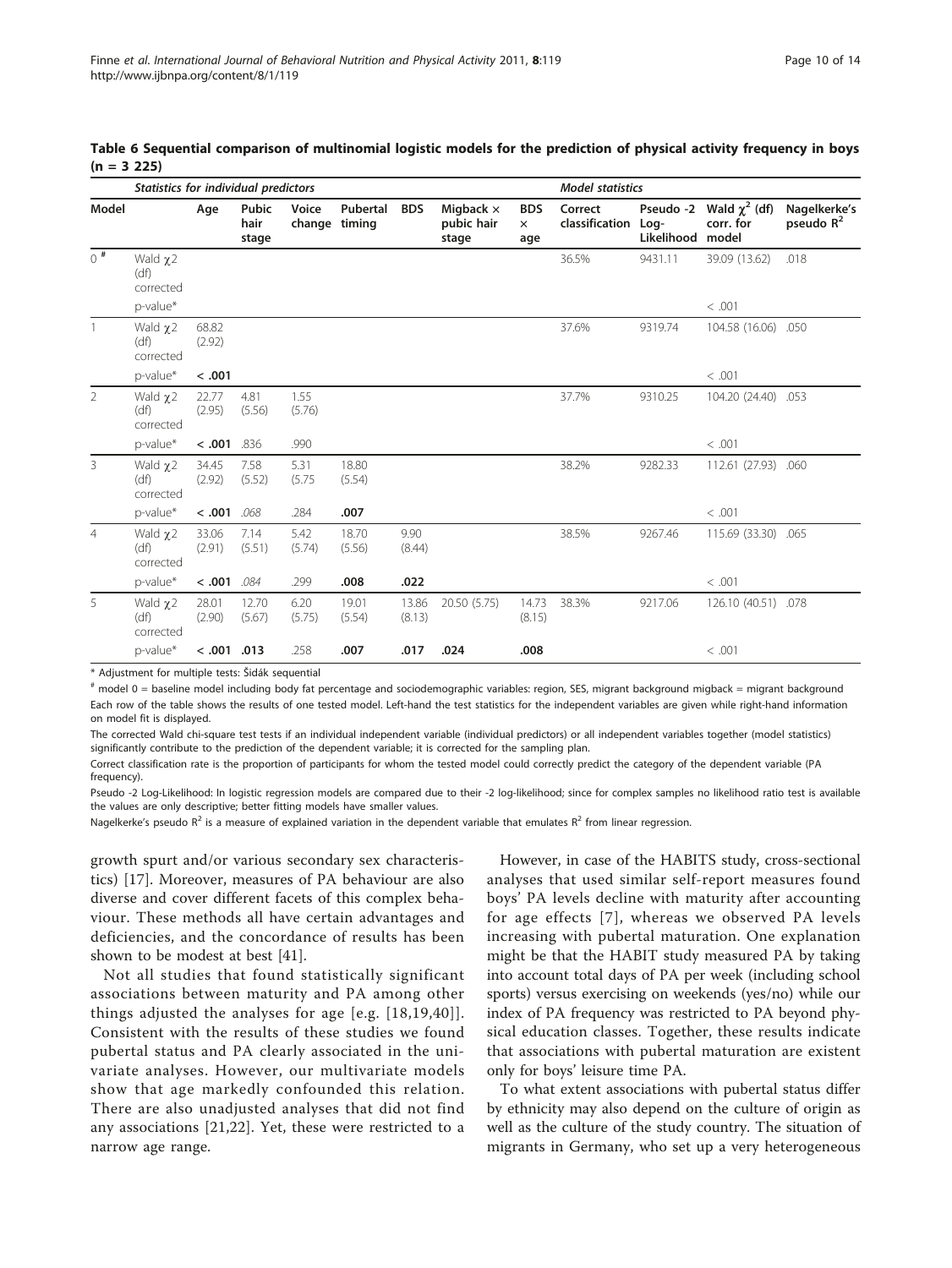group, may not be directly comparable to the situation of black people in the US or UK. Anyhow, our results indicate that ethnicity or culture to some extent influences the relation between puberty and PA. Attitudes towards maturation culturally differ [[17](#page-12-0),[42](#page-13-0)] and may, therefore, also shape effects of puberty on PA.

# Relative pubertal timing

We found an independent effect of pubertal timing for boys. While early maturers had a more than doubled risk of being inactive than average maturing boys, this risk was nearly halved in late maturers. This result is in line with the hypothesis that early maturing adolescents are at a higher risk to behave in unhealthy ways [[6,](#page-12-0)[43](#page-13-0)] but discredits the "maturational deviance hypothesis" which states that both, early as well as late maturers, tend to behave in more health-risky ways. One reason for early maturers to behave more like older adolescents is, that because of a more mature appearance, they tend to be treated like adults by peers, parents, and other adults, including expectations to behave in more mature ways. More mature looking adolescents also tend to have older friends whose interests they may adopt including sedentary leisure activities [\[10](#page-12-0)[,43\]](#page-13-0).

A study by Kemper and colleagues [[44](#page-13-0)] showed higher activity levels in late maturing versus early maturing adolescents for both sexes. By contrast, other studies did not find associations between pubertal timing and PA after controlling for age [[24](#page-12-0),[45](#page-13-0)].

In longitudinal analyses of the HABITS study [\[16](#page-12-0)], contrary to our results, early maturing boys had statistically significant higher rates of PA compared to average or latematuring boys after controlling for age and other sociodemographic variables. Early maturing girls had significantly higher rates of PA compared to average-developing girls in early adolescence but this effect attenuated over the time. Longitudinal data from another study indicated that early timing of puberty at age 11 in girls predicted lower levels of objectively measured PA at age 13 [\[20\]](#page-12-0).

In summary, the little evidence available for timing effects also turns out highly inconsistent. Again, this may be due to the diverse methodology of the studies, where timing and PA are measured in different ways and different covariates are controlled [[46](#page-13-0)]. Furthermore, it is worth mentioning that the classification in pubertal timing groups in our and most other studies was based on within-sample comparisons. These differ between samples and are not equivalent to accelerated or retarded puberty in clinical terms.

All in all, our interpretation is that physical changes during puberty in males facilitate PA. The association of inactivity with early pubertal timing may be explained by more mature boys adopting interests of their older friends as we have pointed out before.

# Body dissatisfaction (BDS)

We found an independent association of BDS with lower PA for both sexes. While in the univariate models boys and girls who judged themselves as "much too fat" most notably were affected by a higher risk of less frequent PA, after accounting for body fat percentage this risk was far more pronounced in adolescents with a body image "(much) too thin". This result is explained by the fact that many girls and boys, who rated their bodies "too fat", indeed, had higher body fat percentages (data not shown). Nevertheless, BDS had an independent association, and it may be in part artificial to separate this effect from actual body composition. On the other hand, the lack of controlling for objective weight in studies on body image and health behaviour has been criticised [[47](#page-13-0)].

Associations of BDS or a negative body image with low PA levels have been observed in a number of previous studies of adolescents. For example, Niven et al. [[21\]](#page-12-0) found significant associations of all subscales of the Children and Youth's Physical Self-Perception Profile with self-reported PA in early adolescent girls. However, longitudinal analyses [[22\]](#page-12-0) for the same sample revealed no significant association between changes in perceived body attractiveness and PA changes over 12 months. Neumark-Sztainer and colleagues [\[48](#page-13-0)] found from Project EAT that youths' BDS predicted lower PA levels after five years. After adjusting for BMI, this longitudinal association remained significant only in girls.

We found no indications of a mediating function of BDS that would suggest psychological reactions to physical changes as cause of inactivity in girls. Although relative pubertal timing predicted BDS, and BDS in turn predicted PA, the associations were for different forms of dissatisfaction (i.e. early maturing girls feeling too fat while girls feeling too thin were more likely to be inactive).

This result is in line with the study by Simon et al. [\[7](#page-12-0)], who also found no hints that effects of puberty on PA behaviour are mediated by psychological factors (stress and psychological difficulties). It is contrary to results of other studies that documented such a psychological mediation of puberty effects in girls [[25](#page-13-0),[49\]](#page-13-0). In one study, perceived body attractiveness clearly mediated maturity effects on PA [[49](#page-13-0)]. However, in the study by Davison et al [[25](#page-13-0)] body esteem, which was similar to our measure of BDS, was not among the variables that qualified as a mediator.

Results for boys point to a partially mediated effect: puberty was associated with a decrease in feeling "too thin" and feeling too thin was associated with an increase in the odds of infrequent PA. This finding is in accordance with the presumption that pubertal development, encompassing muscular development, for boys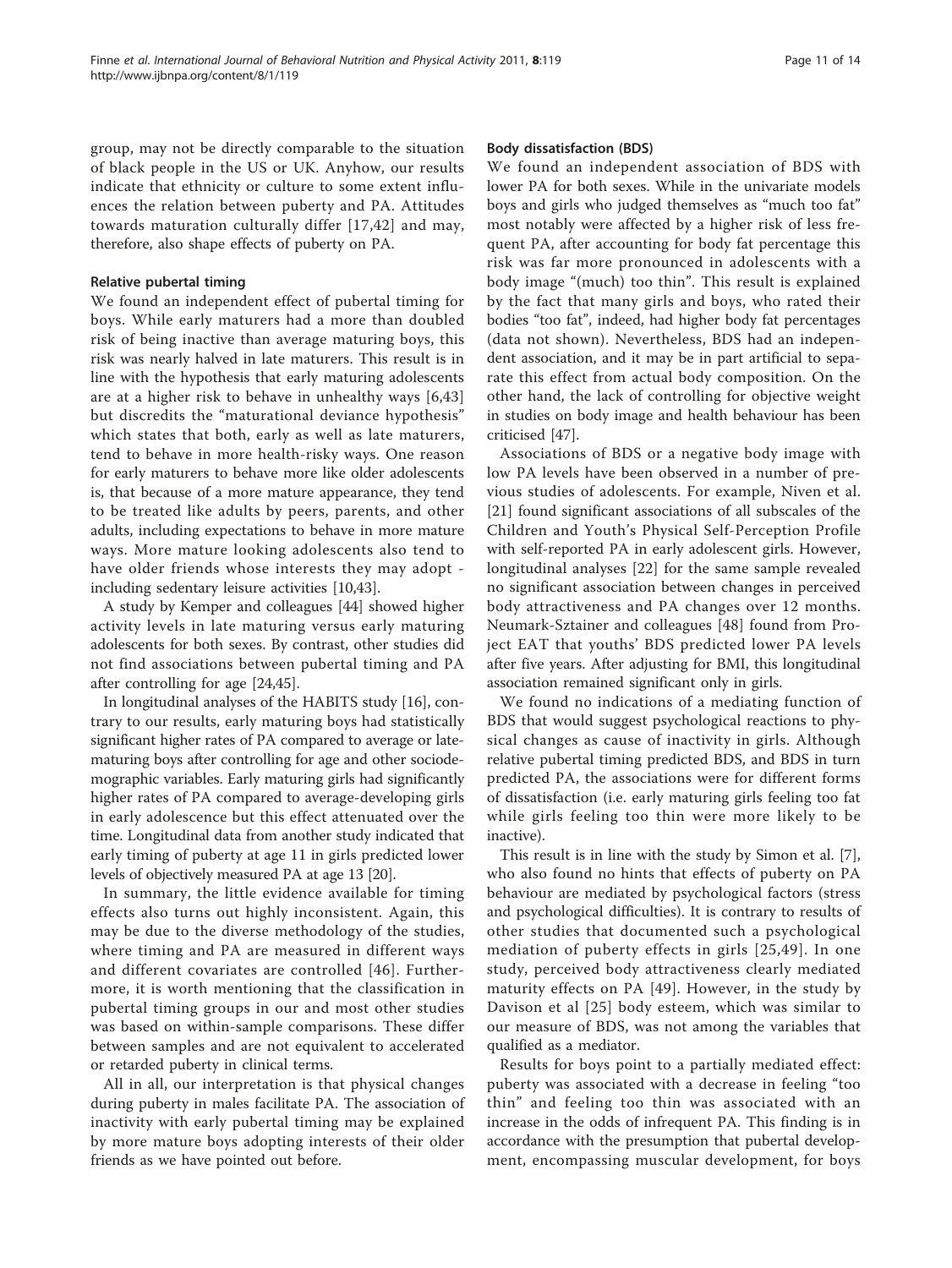fosters PA by lowering the risk of BDS due to feeling "too thin" (i.e. insufficiently muscular).

In fact, even if girls in general are less satisfied with their bodies, BDS seems to be highly relevant for adolescent boys, too [[50](#page-13-0)]. However, while girls most often feel being too fat, boys may be dissatisfied when feeling too fat as well as too thin or falling short of the muscular male ideal, respectively [\[13](#page-12-0)[,51,52\]](#page-13-0).

Nevertheless, it is not clear if lower PA levels determine negative physical self-perceptions or if, vice versa, a negative body image leads to lower PA levels. Both direction of effects seem plausible and may be, in fact, contributing to the associations found [\[51](#page-13-0)]. In addition, BDS may also act as a motivator for exercising and, as such, the direction of the relationship may be opposite in subgroups.

Either way, body image seems to be an important factor during the adolescent years, which is associated with pubertal development and timing, PA, as well as with body composition.

Future research may untangle how adolescents with a negative body image (and/or with a high percentage of body fat) may be best motivated for PA and how changes in body image affect PA. Overweight as well as a negative body image may both act as PA impediments and motives at once [\[48,51\]](#page-13-0).

# Strengths and limitations

The study is characterised by several strengths. First, data from a large representative sample were used. The KiGGS study will further be continued as a longitudinal cohort study, which implies that results from the reported survey may be verified longitudinally. Second, the employed questionnaires were extensively pretested and validated [[26](#page-13-0)]. Third, the anthropometric measures were taken by trained medical professionals, and instead of BMI, which often is used as a proxy for adiposity, body fat percentage was used as a more direct measure. Last but not least, most of the existing studies, that linked aspects of body image to PA behaviour, were confined to female samples. Since our sample consisted of both sexes, it was possible to compare the results of boys and girls.

There are, however, also some limitations that have to be taken into account. The main variables studied, namely PA and pubertal maturation, were self-reported by the adolescents. It is well recognised, that the reliability of PA self-reports is limited [[53\]](#page-13-0). The use of accurate objective measures (e.g. accelerometers) is preferable, but often not feasible in large epidemiological studies. Even so, a screening measure similar to the one we used performed best compared to other short measures practicable in large epidemiological surveys [[54\]](#page-13-0).

The possibility of assessing pubertal maturation by clinical examination of secondary sex characteristics was discarded in the KiGGS study because of a low participation rate in the pilot test, especially for girls with migrant background [[29](#page-13-0)]. However, as a review by Coleman and Coleman [[55\]](#page-13-0) showed, self-assessment of the development of secondary sex characteristics with the aid of drawings is a relative good proxy.

We only used two aspects of pubertal status in our analyses. For a comprehensive picture of developmental status other measures like age at peak height velocity, hormone levels or ratings of further secondary sex characteristics would have to be considered and might come up with a different picture. Furthermore, it is to be considered that due to sex-specific differences in timing and order of the appearance of secondary sex characteristics, boys and girls within the same pubic hair stage need not to be of the same maturity status [[56\]](#page-13-0).

Only cross sectional data were analysed. It is, therefore, not possible to infer the causal direction of the found associations. However, in the case of chronological age a reverse causal influence can be ruled out.

BDS was the only psychological variable that was examined as possible mediator of puberty effects on PA. It may be that in girls other constructs would still explain associations found, as they did in other studies [[7](#page-12-0),[25](#page-13-0),[49\]](#page-13-0). More studies are needed that compare sexspecific BDS effects. Since the concept of mediation implies a causal chain, the aspect of causality in relation to the role of BDS should also be clarified further.

# **Conclusions**

In summary, we conclude that chronological age, in general, is a far more important predictor of PA in German adolescents than absolute pubertal status or relative pubertal timing.

Our study confirms other international research which consistently showed that PA declines with age during the teenage years [[5](#page-12-0)[,57](#page-13-0),[58\]](#page-13-0). It cuts across the presumption that this decline is caused by physiological changes during puberty. Effects of absolute pubertal status found for boys were in the positive direction and far weaker than the effect of chronological age. Relative pubertal timing effects were shown for subgroups, but these could not explain why adolescents' PA levels on average decline with age. Body (i.e. weight) dissatisfaction seems to be an important PA predictor in its own right as well as a possible mediator of positive puberty effects on boys PA.

Since the current evidence in total argues that only a small proportion of the variance in PA can be explained by physiological processes, factors from other levels (social or psychological) must cause the PA decline. Variables, that seem to play a significant role for youths'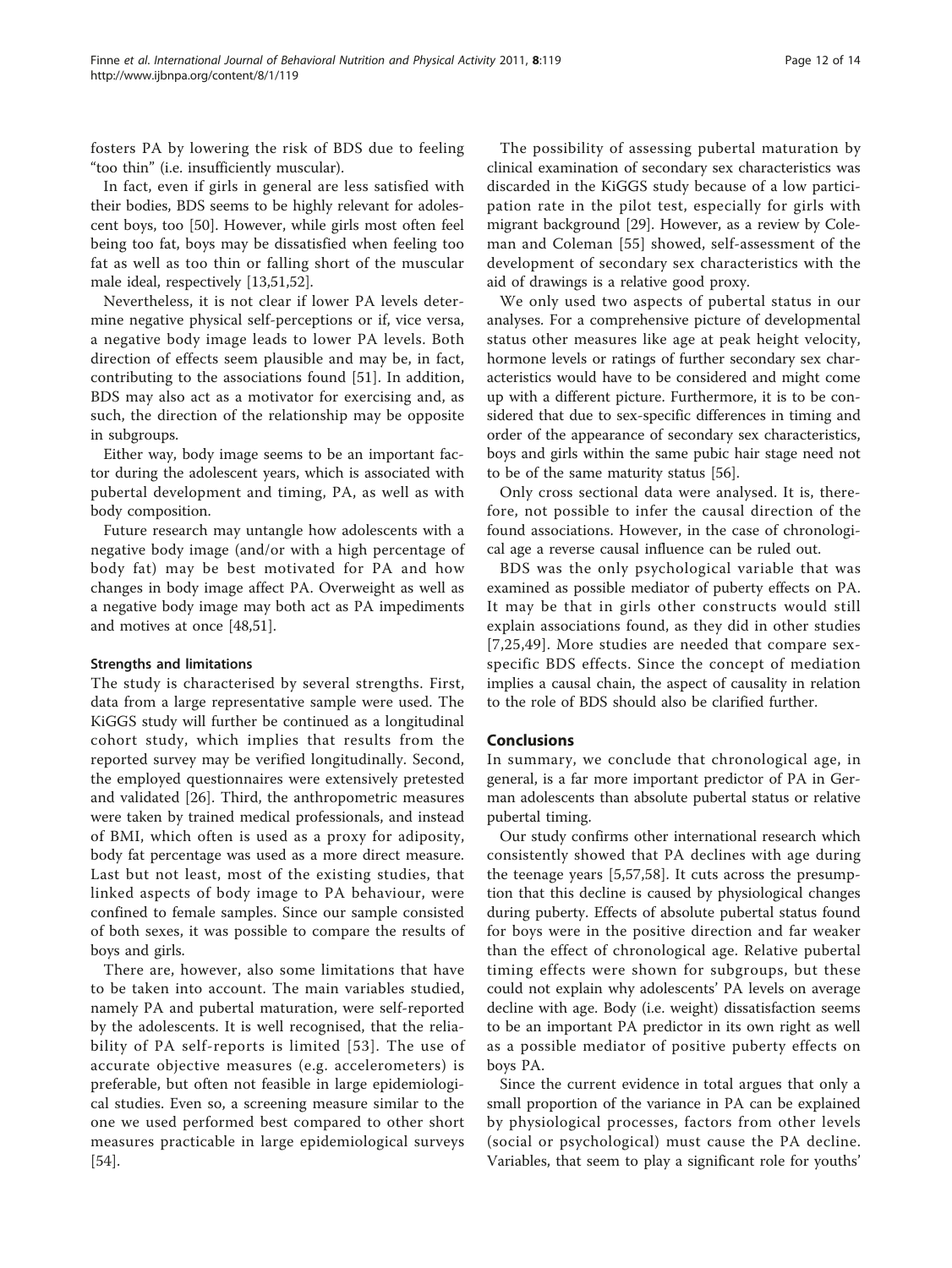<span id="page-12-0"></span>PA behaviour but were not covered in this study, include social support or influences by peers, siblings or parents [\[59](#page-13-0),[60\]](#page-13-0) as well as increasing time requirements for school/education, changing social expectations, and interests [11[,45,61](#page-13-0)]. These factors should be analysed in conjunction with chronological age in future studies.

# Additional material

[Additional file 1: M](http://www.biomedcentral.com/content/supplementary/1479-5868-8-119-S1.PDF)odel of the direct and mediated effects. Figure -Model of the direct (tau) and mediated (via BDS - alpha, beta) effects of puberty on PA.

[Additional file 2: T](http://www.biomedcentral.com/content/supplementary/1479-5868-8-119-S2.PDF)able 7. Wald chi-square tests of puberty effects on body dissatisfaction (alpha).

[Additional file 3: T](http://www.biomedcentral.com/content/supplementary/1479-5868-8-119-S3.PDF)able 8. ORs for puberty effects on body dissatisfaction (alpha).

#### List of Abbreviations used

BDS: body dissatisfaction; OR: odds ratio; PA: physical activity; SES: socioeconomic status.

# Acknowledgements

This work originates in a coordination of the School of Public Health, Bielefeld University and the Robert Koch Institute, Berlin. The KiGGS study was funded by the German Federal Ministry of Health, the Ministry of Education and Research, and the Robert Koch Institute. It was designed and accomplished by the Robert Koch Institute.

EF, JB and PK were funded by Bielefeld University, JB was also funded by the University of Stuttgart during preparation of the manuscript. TL was funded by the Robert Koch Institute.

We acknowledge the support for the publication fee by the Deutsche Forschungsgemeinschaft and the Open Access Publication Funds of Bielefeld University.

We wish to thank the Robert Koch Institute and the whole KiGGS staff for collecting and providing us with the data.

#### Author details

<sup>1</sup> Bielefeld University, School of Public Health, PO Box 10 01 31, D-33501 Bielefeld, Germany. <sup>2</sup>Robert Koch Institute, Department of Epidemiology and Health Reporting, General-Pape-Str. 62-66, D-12101 Berlin, Germany. <sup>3</sup>University of Stuttgart, Department of Sport and Exercise Science, Allmandring 28, D-70569 Stuttgart, Germany.

### Authors' contributions

EF conceived of the analyses, performed the statistical analyses and drafted the manuscript. JB participated in drafting the manuscript and interpretation of the results. TL participated in the design and coordination of the KiGGS study and helped to interpret the results. PK supervised the analyses and helped to interpret the results and drafting of the manuscript. All authors read and approved the final manuscript.

# Competing interests

The authors declare that they have no competing interests.

Received: 14 March 2011 Accepted: 27 October 2011 Published: 27 October 2011

#### References

- 1. Strong WB, Malina RM, Blimkie CJR, Daniels SR, Dishman RK, Gutin B, Hergenroeder AC, Must A, Nixon PA, Pivarnik JM, et al: [Evidence based](http://www.ncbi.nlm.nih.gov/pubmed/15973308?dopt=Abstract) [physical activity for school-age youth.](http://www.ncbi.nlm.nih.gov/pubmed/15973308?dopt=Abstract) J Pediatr 2005, 146:732-737.
- Riddoch CJ, Bo Andersen L, Wedderkopp N, Harro M, Klasson-Heggebø L, Sardinha LB, Cooper AR, Ekelund ULF: [Physical activity levels and patterns](http://www.ncbi.nlm.nih.gov/pubmed/14707773?dopt=Abstract) [of 9- and 15-yr-old European children.](http://www.ncbi.nlm.nih.gov/pubmed/14707773?dopt=Abstract) Med Sci Sports Exerc 2004, 36:86-92.
- 3. Nader PR, Bradley RH, Houts RM, McRitchie SL, O'Brien M: [Moderate-to](http://www.ncbi.nlm.nih.gov/pubmed/18632544?dopt=Abstract)[vigorous physical activity from ages 9 to 15 years.](http://www.ncbi.nlm.nih.gov/pubmed/18632544?dopt=Abstract) JAMA 2008, 300:295-305.
- 4. World Health Organization Europe: Inequalities in young people's health. Health Behaviour in School-aged Children international report from the 2005/ 2006 survey Copenhagen: World Health Organization Regional Office for Europe; 2008.
- 5. Lampert T, Mensink G, Romahn N, Woll A: Körperlich-sportliche Aktivität von Kindern und Jugendlichen in Deutschland [Physical activity among children and adolescents in Germany. Results of the German Health Interview and Examination Survey for Children and Adolescents (KiGGS)] (in German). Bundesgesundheitsblatt 2007, 50:634-642.
- 6. Patton GC, Viner R: Pubertal transitions in health. The Lancet 2007, 369:1130-1139.
- 7. Simon AE, Wardle J, Jarvis MJ, Steggles N, Cartwright M: [Examining the](http://www.ncbi.nlm.nih.gov/pubmed/14672245?dopt=Abstract) [relationship between pubertal stage, adolescent health behaviours and](http://www.ncbi.nlm.nih.gov/pubmed/14672245?dopt=Abstract) [stress.](http://www.ncbi.nlm.nih.gov/pubmed/14672245?dopt=Abstract) Psychol Med 2003, 33:1369-1379.
- 8. McCabe MP, Ricciardelli LA, Finemore J: [The role of puberty, media and](http://www.ncbi.nlm.nih.gov/pubmed/11897233?dopt=Abstract) [popularity with peers on strategies to increase weight, decrease weight](http://www.ncbi.nlm.nih.gov/pubmed/11897233?dopt=Abstract) [and increase muscle tone among adolescent boys and girls.](http://www.ncbi.nlm.nih.gov/pubmed/11897233?dopt=Abstract) J Psychosom Res 2002, 52:145-153.
- 9. Michaud PA, Suris JC, Deppen A: [Gender-related psychological and](http://www.ncbi.nlm.nih.gov/pubmed/16806671?dopt=Abstract) [behavioural correlates of pubertal timing in a national sample of Swiss](http://www.ncbi.nlm.nih.gov/pubmed/16806671?dopt=Abstract) [adolescents.](http://www.ncbi.nlm.nih.gov/pubmed/16806671?dopt=Abstract) Mol Cell Endocrinol 2006, 254-255:172-178.
- 10. Steinberg L, Morris AS: [Adolescent development.](http://www.ncbi.nlm.nih.gov/pubmed/11148300?dopt=Abstract) Annu Rev Psychol 2001. 52:83-110.
- 11. Waylen A, Wolke D: Sex 'n' drugs 'n' rock 'n' [roll: the meaning and social](http://www.ncbi.nlm.nih.gov/pubmed/15554900?dopt=Abstract) [consequences of pubertal timing.](http://www.ncbi.nlm.nih.gov/pubmed/15554900?dopt=Abstract) Eur J Endocrinol 2004, 151:U151-159.
- 12. McCabe MP, Ricciardelli LA: [Body image dissatisfaction among males](http://www.ncbi.nlm.nih.gov/pubmed/15193964?dopt=Abstract) [across the lifespan: A review of past literature.](http://www.ncbi.nlm.nih.gov/pubmed/15193964?dopt=Abstract) J Psychosom Res 2004, 56:675-685.
- 13. Cafri G, Thompson JK, Ricciardelli L, McCabe M, Smolak L, Yesalis C: [Pursuit](http://www.ncbi.nlm.nih.gov/pubmed/15642647?dopt=Abstract) [of the muscular ideal: Physical and psychological consequences and](http://www.ncbi.nlm.nih.gov/pubmed/15642647?dopt=Abstract) [putative risk factors.](http://www.ncbi.nlm.nih.gov/pubmed/15642647?dopt=Abstract) Clin Psychol Rev 2005, 25:215-239.
- 14. McCabe MP, Ricciardelli LA, Banfield S: [Body image, strategies to change](http://www.ncbi.nlm.nih.gov/pubmed/15001042?dopt=Abstract) [muscles and weight, and puberty: Do they impact on positive and](http://www.ncbi.nlm.nih.gov/pubmed/15001042?dopt=Abstract) [negative affect among adolescent boys and girls?](http://www.ncbi.nlm.nih.gov/pubmed/15001042?dopt=Abstract) Eat Behav 2001, 2:129-149.
- 15. Biddle SJH, Whitehead SH, O'Donavon TM, Nevill ME: Correlates of participation in physical activity for adolescent girls: a systematic review of recent literature. J Phys Act Health 2005, 2:423-434.
- 16. van Jaarsveld CHM, Fidler JA, Simon AE, Wardle J: [Persistent impact of](http://www.ncbi.nlm.nih.gov/pubmed/17942841?dopt=Abstract) [pubertal timing on trends in smoking, food choice, activity, and stress in](http://www.ncbi.nlm.nih.gov/pubmed/17942841?dopt=Abstract) [adolescence.](http://www.ncbi.nlm.nih.gov/pubmed/17942841?dopt=Abstract) Psychosom Med 2007, 69:798-806.
- 17. Alsaker FD: [Annotation: The impact of puberty.](http://www.ncbi.nlm.nih.gov/pubmed/8707909?dopt=Abstract) J Child Psychol Psychiatry 1996, 37:249-258.
- 18. Sherar LB, Esliger DW, Baxter-Jones AD, Tremblay MS: [Age and gender](http://www.ncbi.nlm.nih.gov/pubmed/17468582?dopt=Abstract) [differences in youth physical activity: does physical maturity matter?](http://www.ncbi.nlm.nih.gov/pubmed/17468582?dopt=Abstract) Med Sci Sports Exerc 2007, 39:830-835.
- 19. Thompson AM, Baxter-Jones AD, Mirwald RL, Bailey DA: [Comparison of](http://www.ncbi.nlm.nih.gov/pubmed/14523305?dopt=Abstract) [physical activity in male and female children: does maturation matter?](http://www.ncbi.nlm.nih.gov/pubmed/14523305?dopt=Abstract) Med Sci Sports Exerc 2003, 35:1684-1690.
- 20. Baker BL, Birch LL, Trost SG, Davison KK: [Advanced pubertal status at age](http://www.ncbi.nlm.nih.gov/pubmed/17961691?dopt=Abstract) [11 and lower physical activity in adolescent girls.](http://www.ncbi.nlm.nih.gov/pubmed/17961691?dopt=Abstract) J Pediatr 2007, 151:488-493.
- 21. Niven AG, Fawkner SG, Knowles A-M, Stephenson C: [Maturational](http://www.ncbi.nlm.nih.gov/pubmed/18089913?dopt=Abstract) [differences in physical self-perceptions and the relationship with](http://www.ncbi.nlm.nih.gov/pubmed/18089913?dopt=Abstract) [physical activity in early adolescent girls.](http://www.ncbi.nlm.nih.gov/pubmed/18089913?dopt=Abstract) Pediatr Exerc Sci 2007, 19:472-480.
- 22. Knowles A-M, Niven AG, Fawkner SG, Henretty JM: [A longitudinal](http://www.ncbi.nlm.nih.gov/pubmed/18692232?dopt=Abstract) [examination of the influence of maturation on physical self-perceptions](http://www.ncbi.nlm.nih.gov/pubmed/18692232?dopt=Abstract) [and the relationship with physical activity in early adolescent girls.](http://www.ncbi.nlm.nih.gov/pubmed/18692232?dopt=Abstract) J Adolesc 2009, 32:555-566.
- 23. Brodersen N, Steptoe A, Williamson S, Wardle J: [Sociodemographic,](http://www.ncbi.nlm.nih.gov/pubmed/15677295?dopt=Abstract) [developmental, environmental, and psychological correlates of physical](http://www.ncbi.nlm.nih.gov/pubmed/15677295?dopt=Abstract) [activity and sedentary behavior at age 11 to 12.](http://www.ncbi.nlm.nih.gov/pubmed/15677295?dopt=Abstract) Ann Behav Med 2005, 29:2-11.
- 24. Wickel EE, Eisenmann JC, Welk GJ: [Maturity-related variation in moderate](http://www.ncbi.nlm.nih.gov/pubmed/19953836?dopt=Abstract)[to-vigorous physical activity among 9-14 year olds.](http://www.ncbi.nlm.nih.gov/pubmed/19953836?dopt=Abstract) J Phys Act Health 2009, 6:597-605.